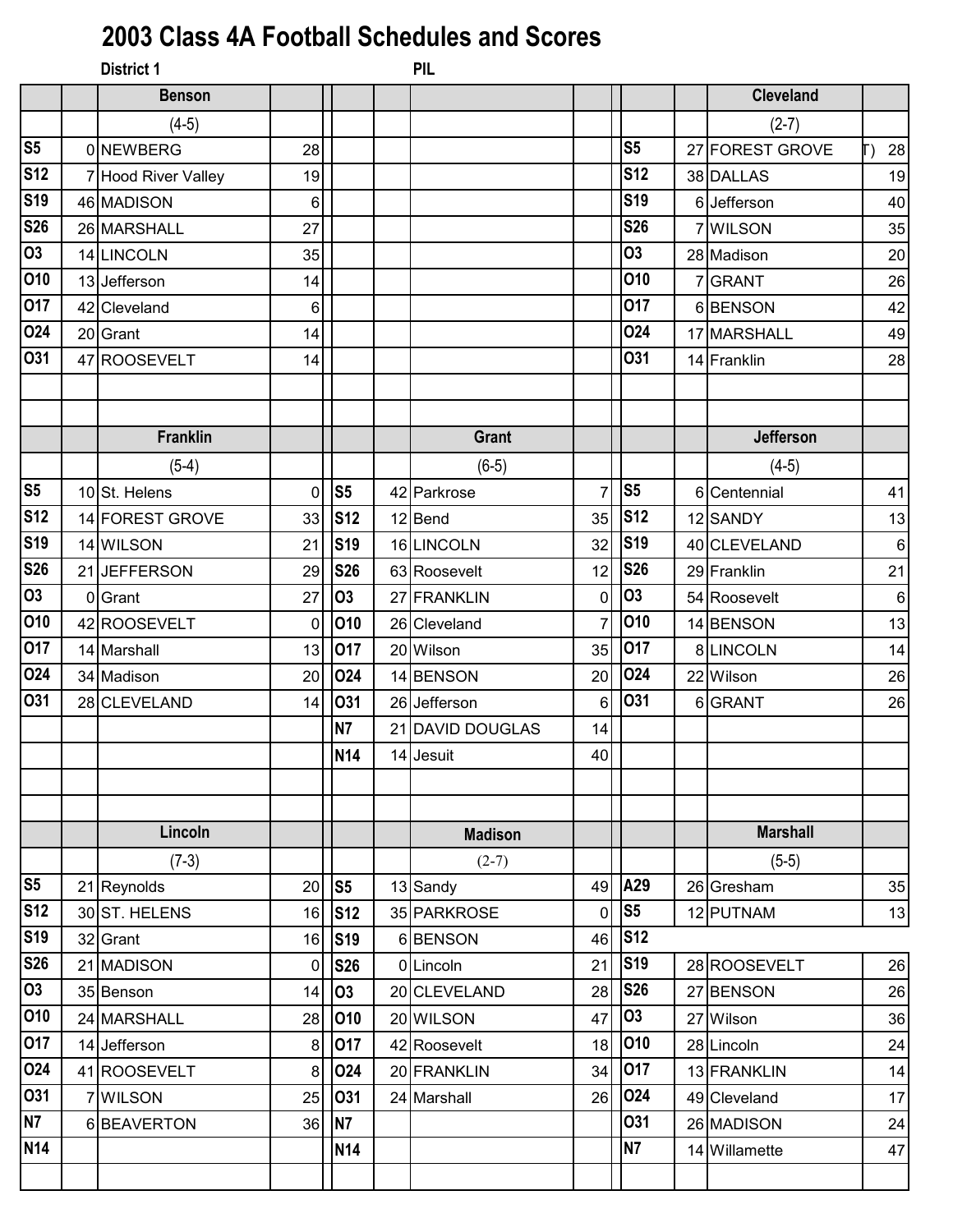|                 |                | <b>Roosevelt</b>  |    |                |                   |                |                | Wilson           |                |
|-----------------|----------------|-------------------|----|----------------|-------------------|----------------|----------------|------------------|----------------|
|                 |                | $(0-9)$           |    |                |                   |                |                | $(10-1)$         |                |
| S <sub>5</sub>  |                | 6 Gladstone       | 50 |                |                   |                | S <sub>5</sub> | 27 McMinnville   | 14             |
| <b>S12</b>      |                | 8 MILWAUKIE       | 49 |                |                   |                | <b>S12</b>     | 32 DAVID DOUGLAS | 7 <sup>1</sup> |
| S <sub>19</sub> |                | 26 Marshall       | 28 |                |                   |                | <b>S19</b>     | 21 Franklin      | 14             |
| <b>S26</b>      |                | 12 GRANT          | 63 |                |                   |                | <b>S26</b>     | 35 Cleveland     | $\overline{7}$ |
| 03              |                | 6JEFFERSON        | 54 |                |                   |                | 03             | 36 MARSHALL      | 27             |
| 010             |                | 0 Franklin        | 42 |                |                   |                | 010            | 47 Madison       | 20             |
| 017             |                | 18 MADISON        | 42 |                |                   |                | 017            | 35 GRANT         | 20             |
| 024             |                | 8 Lincoln         | 41 |                |                   |                | <b>024</b>     | 26 JEFFERSON     | 22             |
| 031             |                | 14 Benson         | 47 |                |                   |                | 031            | 25 Lincoln       | 7 <sup>1</sup> |
| N7              |                |                   |    |                |                   |                | N7             | 27 Centennial    | $\overline{0}$ |
| <b>N14</b>      |                |                   |    |                |                   |                | <b>N14</b>     | 31 Tigard (otr)  | 34             |
|                 |                |                   |    |                |                   |                |                |                  |                |
|                 |                | <b>District 2</b> |    |                | <b>Metro</b>      |                |                |                  |                |
|                 |                | Aloha             |    |                |                   |                |                | <b>Beaverton</b> |                |
|                 |                | $(1-8)$           |    |                |                   |                |                | $(10-2)$         |                |
| A29             |                | 22 Milwaukie      | 6  |                |                   |                | A29            | 13 SHELDON (ot)  | 14             |
| S <sub>5</sub>  |                | 0 Westview        | 35 |                |                   |                | S <sub>5</sub> | 22 SOUTHRIDGE    | 12             |
| <b>S12</b>      |                | 20 CENTURY        | 21 |                |                   |                | <b>S12</b>     | 24 Hillsboro     | 13             |
| <b>S19</b>      |                | 17 Beaverton      | 39 |                |                   |                | <b>S19</b>     | 39 ALOHA         | 17             |
| <b>S26</b>      |                | 6 SUNSET          | 38 |                |                   |                | <b>S26</b>     | 35 Jesuit        | $\mathbf{3}$   |
| $\overline{03}$ |                | 12 Southridge     | 41 |                |                   |                | <b>O3</b>      | 35 CENTURY       | 8 <sup>1</sup> |
| 010             |                | 20 HILLSBORO      | 41 |                |                   |                | 010            | 52 Glencoe       | 23             |
| 017             |                |                   |    |                |                   |                | 017            | 35 SUNSET        | 14             |
| 024             |                | 14 JESUIT         | 40 |                |                   |                | 024            | 28 Westview      | 14             |
| 031             |                | 40 Glencoe        | 62 |                |                   |                | 031            |                  |                |
| N7              |                |                   |    |                |                   |                | N <sub>7</sub> | 36 Lincoln       | $6 \mid$       |
| <b>N14</b>      |                |                   |    |                |                   |                | <b>N14</b>     | 55 Corvallis     | 14             |
| <b>N21</b>      |                |                   |    |                |                   |                | <b>N21</b>     | 13 CANBY         | 24             |
|                 |                |                   |    |                |                   |                |                |                  |                |
|                 |                | <b>Century</b>    |    |                | Glencoe           |                |                | <b>Hillsboro</b> |                |
|                 |                |                   |    |                | $(6-4)$           |                |                | $(3-6)$          |                |
| S <sub>5</sub>  | 35             | Glencoe           | 55 | S <sub>5</sub> | 55 Century        | 35             | S <sub>5</sub> | 13 BARLOW        | 19             |
| <b>S12</b>      | 21             | Aloha             | 20 | <b>S12</b>     | 49 Silverton      | $\overline{0}$ | <b>S12</b>     | 13 BEAVERTON     | 24             |
| S <sub>19</sub> | $\overline{7}$ | Westview          | 44 | <b>S19</b>     | 34 Sunset         | 55             | <b>S19</b>     | 19 JESUIT        | 20             |
| <b>S26</b>      | 15             | South Eugene      | 36 | <b>S26</b>     | 16 WESTVIEW       | 13             | <b>S26</b>     | 27 Southridge    | 21             |
| $\overline{03}$ | $\overline{3}$ | Beaverton         | 35 | <b>O3</b>      | 51 Hillsboro (ot) | 45             | 03             | 45 GLENCOE       | 51<br>ht)      |
| 010             | 6              | Sunset            | 42 | 010            | 33 BEAVERTON      | 52             | 010            | 41 Aloha         | 20             |
| 017             | 8              | Southridge        | 56 | 017            | 21 Jesuit         | 52             | 017            | 7 WESTVIEW       | 16             |
| 024             | 26             | Hillsboeo         | 27 | 024            | 35 SOUTHRIDGE     | 32             | 024            | 27 Century       | 26             |
| 031             | $\overline{0}$ | Jesuit            | 36 | 031            | 62 ALOHA          | 40             | O31            | 33 Sunset        | 34             |
|                 |                |                   |    | <b>N7</b>      | 28 NORTH MEDFORD  | 56             |                |                  |                |
|                 |                |                   |    |                |                   |                |                |                  |                |
|                 |                |                   |    |                |                   |                |                |                  |                |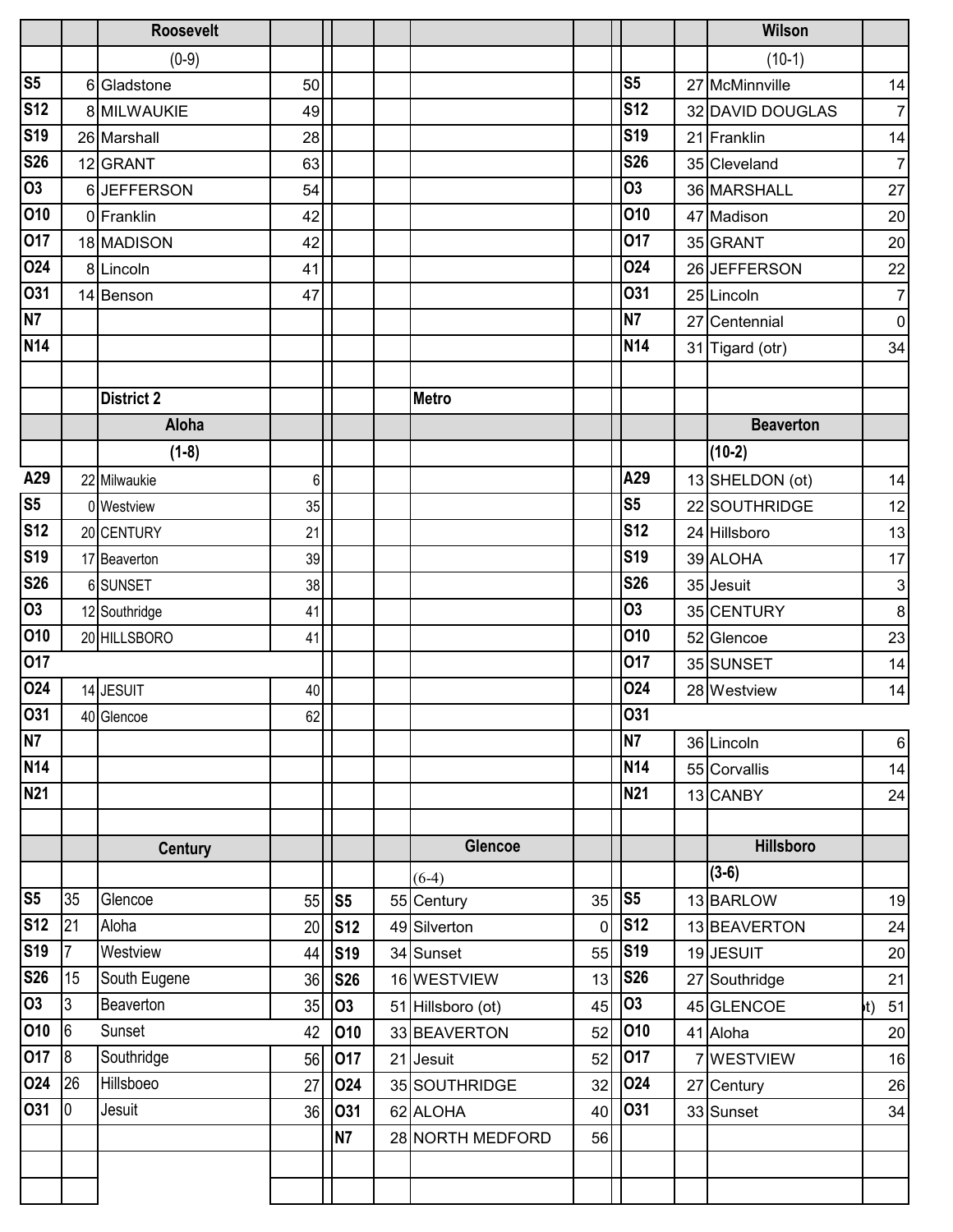|                  | <b>Jesuit</b>       |                |                | Liberty                |    |                | Southridge              |                |
|------------------|---------------------|----------------|----------------|------------------------|----|----------------|-------------------------|----------------|
|                  | $(9-3)$             |                |                |                        |    |                | $(3-6)$                 |                |
| A29              | 29 North Medford    | 30             | S <sub>5</sub> |                        |    | A29            | 31 LEBANON              | 14             |
| S <sub>5</sub>   | 42 Sunset           | 28             | <b>S12</b>     |                        |    | S <sub>5</sub> | 12 Beaverton            | 22             |
| <b>S12</b>       | 21 WESTVIEW         | 13             | <b>S19</b>     |                        |    | <b>S12</b>     | 17 SUNSET               | 35             |
| S <sub>19</sub>  | 20 Hillsboro        | 19             | <b>S26</b>     |                        |    | <b>S19</b>     |                         |                |
| <b>S26</b>       | 3BEAVERTON          | 35             | <b>O3</b>      |                        |    | <b>S26</b>     | 21 HILLSBORO            | 27             |
| $\overline{03}$  |                     |                | 010            | 60 Todd Beaner (WA)    | 6  | <b>O3</b>      | 41 ALOHA                | 12             |
| 010              | 40 SOUTHRIDGE       | 24             | 017            |                        |    | 010            | 24 Jesuit               | 40             |
| 017              | 52 GLENCOE          | 21             | 024            | <b>Still searching</b> |    | 017            | 56 CENTURY              | $\bf 8$        |
| 024              | 40 Aloha            | 14             | 031            |                        |    | <b>O24</b>     | 32 Glencoe              | 35             |
| 031              | 36 Century          | $\mathbf 0$    | <b>N7</b>      |                        |    | <b>031</b>     | 14 Westview             | 18             |
| N7               | 23 Newberg          | 7              |                |                        |    |                |                         |                |
| $\overline{N14}$ | 40 GRANT            | 14             |                |                        |    |                |                         |                |
| N <sub>21</sub>  | 20 Clackamas        | 22             |                |                        |    |                |                         |                |
|                  |                     |                |                |                        |    |                |                         |                |
|                  | <b>Sunset</b>       |                |                |                        |    |                | <b>Westview</b>         |                |
|                  | $(7-3)$             |                |                |                        |    |                | $(5-4)$                 |                |
| A29              | 28 CHURCHILL        | $\mathbf 0$    |                |                        |    | A29            | 14 Lakeridge            | $10$           |
| S <sub>5</sub>   | 28 JESUIT           | 42             |                |                        |    | S <sub>5</sub> | 35 ALOHA                | $\mathbf 0$    |
| <b>S12</b>       | 35 Southridge       | 17             |                |                        |    | <b>S12</b>     | 13 Jesuit               | 21             |
| <b>S19</b>       | 55 GLENCOE          | 34             |                |                        |    | <b>S19</b>     | 44 CENTURY              | $\overline{7}$ |
| <b>S26</b>       | 38 Aloha            | 6              |                |                        |    | <b>S26</b>     | 13 Glencoe              | 16             |
| $\overline{03}$  | 24 WESTVIEW         | 19             |                |                        |    | <b>O3</b>      | 19 Sunset               | 24             |
| 010              | 42 Century          | 6              |                |                        |    | 010            |                         |                |
| 017              | 14 Beaverton        | 35             |                |                        |    | 017            | 16 Hillsboro            | $\overline{7}$ |
| 024              |                     |                |                |                        |    | 024            | 14 BEAVERTON            | 28             |
| 031              | 34 HILLSBORO        | 33             |                |                        |    | <b>031</b>     | 18 SOUTHRIDGE           | 14             |
| <b>N7</b>        | 6SHELDON            | 31             |                |                        |    | <b>N7</b>      |                         |                |
|                  |                     |                |                |                        |    |                |                         |                |
|                  | <b>District 3</b>   |                |                | Mt. Hood               |    |                |                         |                |
|                  | <b>Barlow</b>       |                |                | <b>Centennial</b>      |    |                | <b>Central Catholic</b> |                |
|                  | $(7-4)$             |                |                | $(6-4)$                |    |                | $(5-4)$                 |                |
| S <sub>5</sub>   | 19 Hillsboro        | 13             | S <sub>5</sub> | 41 JEFFERSON           | 6  | S <sub>5</sub> | 47 Grants Pass          | 19             |
| <b>S12</b>       | 14 WEST LINN        | 35             | <b>S12</b>     | 0 Tualatin             | 14 | <b>S12</b>     | 12 Bellarmine-WA        | 18             |
| <b>S19</b>       | 41 Parkrose         | 0              | <b>S19</b>     | 48 GRESHAM             | 15 | <b>S19</b>     | 38 Sandy                | 14             |
| <b>S26</b>       | 27 CENTENNIAL       | 28             | <b>S26</b>     | 28 Barlow              | 27 | <b>S26</b>     | 6REYNOLDS               | 23             |
| $\overline{03}$  | 31 GRESHAM          | 21             | <b>O3</b>      | 34 Parkrose            | 6  | <b>O3</b>      | 29 David Douglas        | 31             |
| 010              | 17 David Douglas    | 10             | 010            | 24 Sandy               | 15 | 010            | 40 GRESHAM              | $\overline{0}$ |
| 017              | 29 SANDY            | 13             | 017            | 35 CENTRAL CATHOLIC    | 20 | 017            | 20 Centennial           | 35             |
| 024              | 30 Reynolds         | 14             | 024            | 8 David Douglas        | 34 | 024            | 39 PARKROSE             | $\overline{0}$ |
| 031              | 14 CENTRAL CATHOLIC | 28             | 031            | <b>REYNOLDS</b>        | 42 | 031            | 28 Barlow               | 14             |
| N7               | 10 MARSHFIELD       | $\overline{7}$ | N7             | 0 WILSON               | 27 | N <sub>7</sub> |                         |                |
| <b>N14</b>       | 7 Canby             | 42             |                |                        |    |                |                         |                |
|                  |                     |                |                |                        |    |                |                         |                |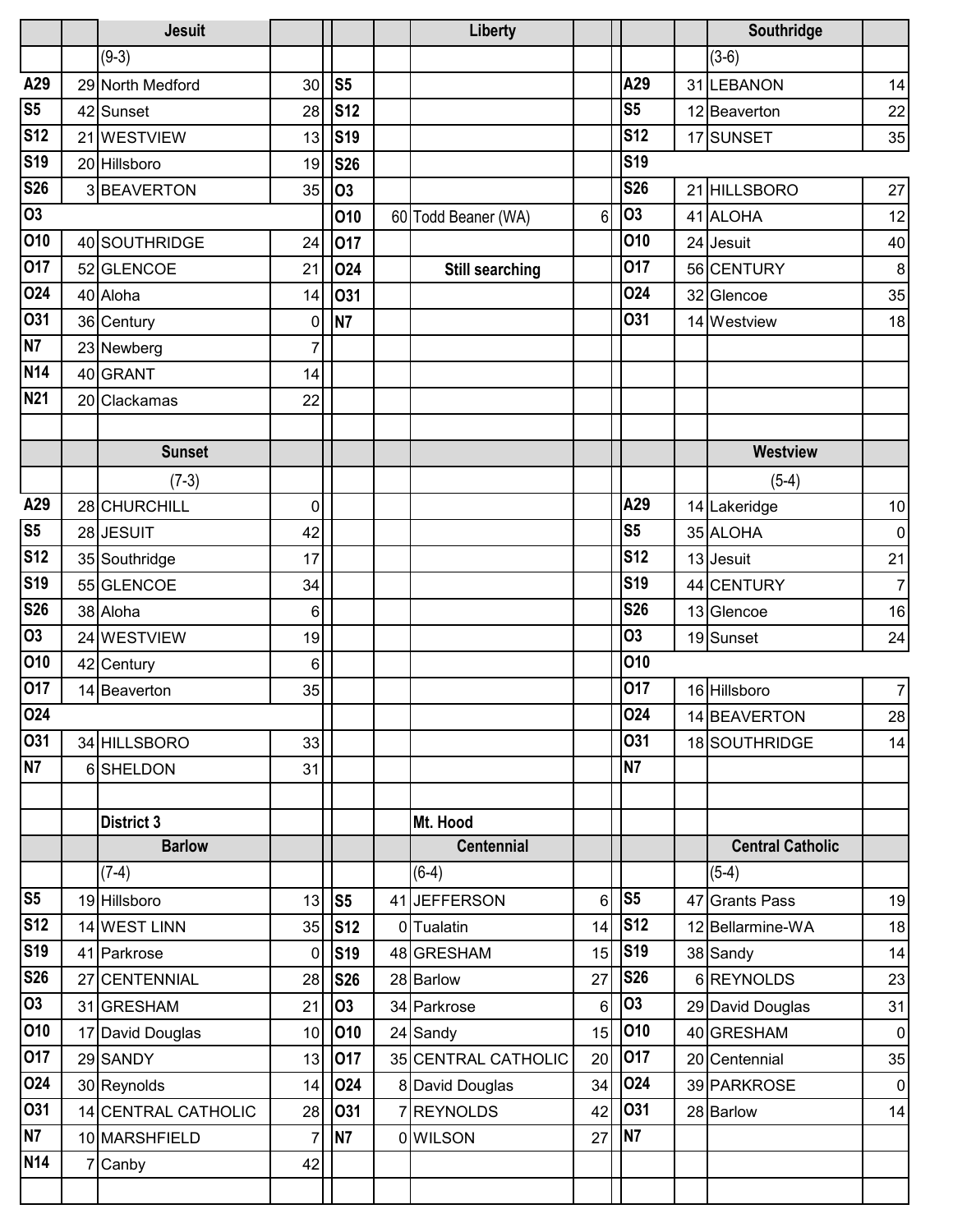|                | <b>David Douglas</b> |          |                |    |                     |                 |                |    | <b>Gresham</b>             |                |
|----------------|----------------------|----------|----------------|----|---------------------|-----------------|----------------|----|----------------------------|----------------|
|                | $(6-4)$              |          |                |    |                     |                 |                |    | $(2-7)$                    |                |
| A29            | 21 ROSEBURG          | 28       |                |    |                     |                 | A29            |    | 35 MARSHALL                | 26             |
| S <sub>5</sub> | 7 Wilson             | 32       |                |    |                     |                 | S <sub>5</sub> |    | 6 Ashland                  | 9              |
| <b>S12</b>     |                      |          |                |    |                     |                 | <b>S12</b>     |    |                            |                |
| <b>S19</b>     | 41 Reynolds          | 27       |                |    |                     |                 | <b>S19</b>     |    | 15 Centennial              | 48             |
| <b>S26</b>     | 31 SANDY             | 10       |                |    |                     |                 | <b>S26</b>     |    | 44 PARKROSE                | $\overline{0}$ |
| 03             | 31 CENTRAL CATHOLIC  | 29       |                |    |                     |                 | <b>O3</b>      |    | 21 Barlow                  | 31             |
| 010            | 10 BARLOW            | 17       |                |    |                     |                 | 010            |    | 0 Central Catholic         | 40             |
| 017            | 42 Parkrose          | 7        |                |    |                     |                 | 017            |    | 0REYNOLDS                  | 21             |
| 024            | 34 CENTENNIAL        | 8        |                |    |                     |                 | <b>024</b>     |    | 13 Sandy                   | 47             |
| 031            | 31 Gresham           | 13       |                |    |                     |                 | <b>O31</b>     |    | 13 DAVID DOUGLAS           | 31             |
| N7             | 14 Grant             | 21       |                |    |                     |                 |                |    |                            |                |
|                |                      |          |                |    |                     |                 |                |    |                            |                |
|                |                      |          |                |    |                     |                 |                |    |                            |                |
|                | <b>Parkrose</b>      |          |                |    | <b>Reynolds</b>     |                 |                |    | <b>Sandy</b>               |                |
|                | $(0-9)$              |          |                |    | $(5-5)$             |                 |                |    | $(4-5)$                    |                |
| S <sub>5</sub> | <b>GRANT</b>         | 42       | S <sub>5</sub> |    | 20 LINCOLN          | 21              | S <sub>5</sub> |    | 49 MADISON                 | 13             |
| <b>S12</b>     | 0 Madison            | 35       | <b>S12</b>     |    | 7 Tigard            | 43              | <b>S12</b>     |    | 13 Jefferson               | 12             |
| <b>S19</b>     | 0BARLOW              | 41       | <b>S19</b>     |    | 27 DAVID DOUGLAS    | 41              | <b>S19</b>     | 14 | <b>CENTRAL</b><br>CATHOLIC | 38             |
| <b>S26</b>     | 0 Gresham            | 44       | <b>S26</b>     |    | 23 Central Catholic | 6               | <b>S26</b>     |    | 10 David Douglas           | 31             |
| O <sub>3</sub> | 6 CENTENNIAL         | 34       | 03             |    | 35 Sandy            | 21              | <b>O3</b>      |    | 21 REYNOLDS                | 35             |
| 010            | 6 Reynolds           | 50       | 010            |    | 50 PARKROSE         | 6               | 010            |    | 15 CENTENNIAL              | 24             |
| 017            | 7 DAVID DOUGLAS      | 42       | 017            |    | 21 Gresham          | 0               | 017            |    | 13 Barlow                  | 29             |
| 024            | 0 Central Catholic   | 39       | 024            |    | 14 BARLOW           | 30 <sup>1</sup> | 024            |    | 47 GRESHAM                 | 13             |
| 031            | 14 SANDY             | 39       | 031            | 42 | Centennial          | 7               | 031            |    | 39 Parkrose                | 14             |
|                |                      |          |                |    |                     |                 |                |    |                            |                |
|                |                      |          |                |    |                     |                 |                |    |                            |                |
|                | <b>District 4</b>    |          |                |    | <b>Three Rivers</b> |                 |                |    |                            |                |
|                | <b>Clackamas</b>     |          |                |    | Lake Oswego         |                 |                |    | Lakeridge                  |                |
|                | $(9-4)$              |          |                |    | $(10-2)$            |                 |                |    | $(7-4)$                    |                |
| S <sub>5</sub> | 43 Dallas            |          | S <sub>5</sub> |    | 33 Pendleton        | $\mathbf 0$     | A29            |    | 10 WESTVIEW                | 14             |
| <b>S12</b>     | 17 McMINNVILLE       | 20       | <b>S12</b>     |    | 21 NORTH MEDFORD    | 14              | S <sub>5</sub> |    | 0 TIGARD                   | 45             |
| <b>S19</b>     | 31 Oregon City       | 6        | <b>S19</b>     |    | 47 MILWAUKIE        | 26              | <b>S12</b>     |    |                            |                |
| <b>S26</b>     | 35 ST. HELENS        | $\Omega$ | <b>S26</b>     |    | 46 Oregon City      | 14              | <b>S19</b>     |    | 42 Putnam                  | 14             |
| 03             | 7 LAKERIDGE          | 21       | 03             |    | 39 PUTNAM           | 14              | <b>S26</b>     |    | 21 WEST LINN               | 42             |
| 010            | 47 Milwaukie         | 0        | 010            |    | 21 West Linn        | 14              | 03             | 21 | Clackamas                  | $\overline{7}$ |
| 017            | 40 PUTNAM            |          | 017            |    | 43 ST. HELENS       | 23              | 010            |    | 32 OREGON CITY             | $\overline{7}$ |
| 024            | 10 Lake Oswego       | 14       | 024            |    | 14 CLACKAMAS        | 10              | 017            |    | 43 Milwaukie               | 14             |
| 031            | 35 WEST LINN         | 6        | 031            |    | 14 LAKERIDGE        | 21              | 024            |    | 45 St. Helens              | 14             |
| N7             | 35 HOOD RIVER VALLEY | 14       | <b>N7</b>      |    | 42 Roseburg         | 13              | 031            |    | 21 Lake Oswego             | 14             |
| <b>N14</b>     | 37 Sprague           | 14       | <b>N14</b>     |    | 35 SHELDON          | 10              | N7             |    | 21 Reynolds                | 6              |
| <b>N21</b>     | 22 JESUIT            | 20       | <b>N21</b>     |    | Tigard              | 14              | <b>N14</b>     |    | 7Bend                      | 24             |
| <b>N28</b>     | 0 TIGARD             | 12       |                |    |                     |                 |                |    |                            |                |
|                |                      |          |                |    |                     |                 |                |    |                            |                |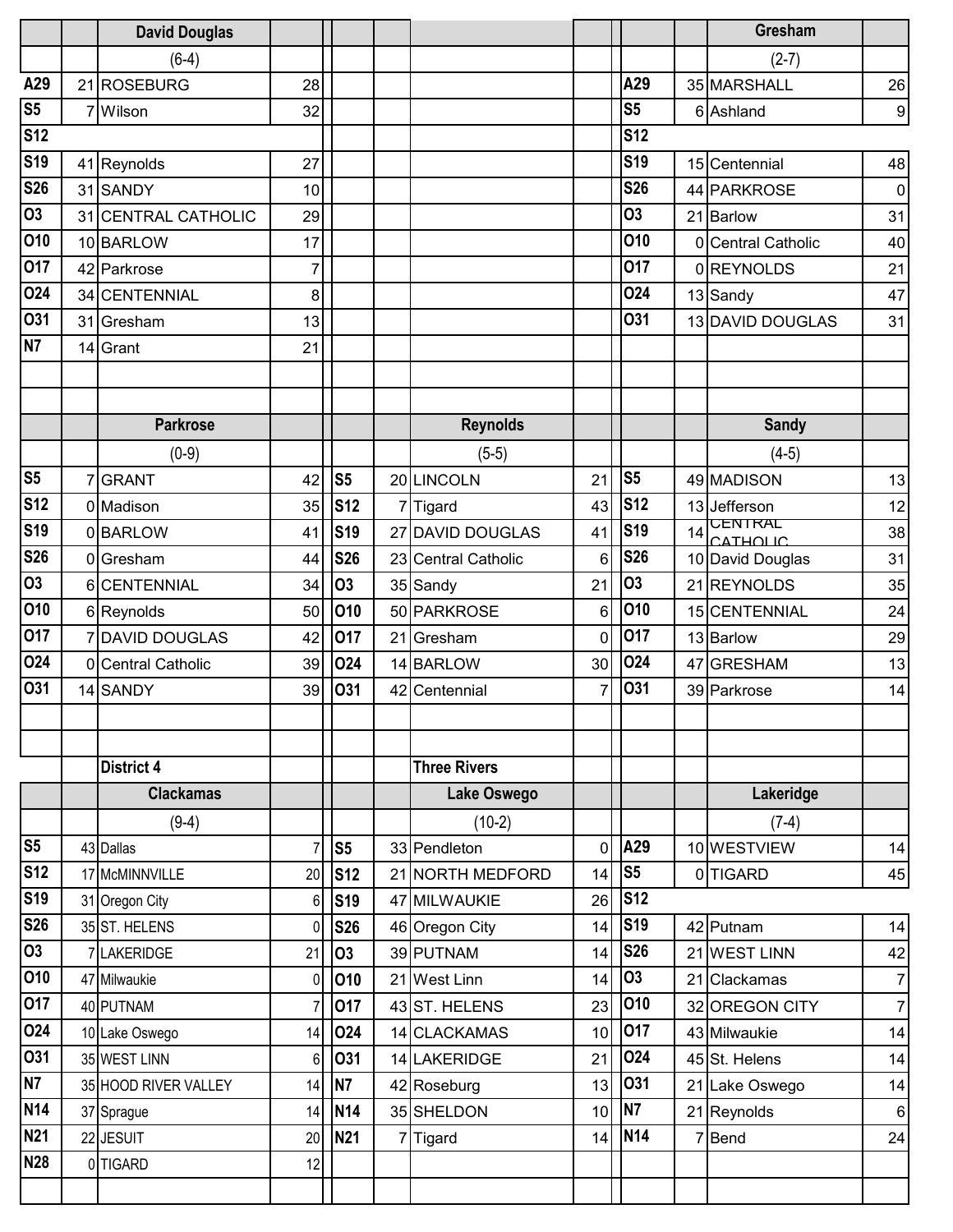|                               | <b>Milwaukie</b>  |                |                         |                              |                |                | <b>Oregon City</b> |                  |
|-------------------------------|-------------------|----------------|-------------------------|------------------------------|----------------|----------------|--------------------|------------------|
|                               | $(1-8)$           |                |                         |                              |                |                | $(3-6)$            |                  |
| A29                           | 6 ALOHA           | 22             |                         |                              |                | S <sub>5</sub> | 2 TUALATIN         | 20               |
| $\overline{\text{S5}}$        | 49 Roosevelt      | 8              |                         |                              |                | <b>S12</b>     | 0 Newberg          | 21               |
| <b>S12</b>                    |                   |                |                         |                              |                | <b>S19</b>     | 6 CLACKAMAS        | 31               |
| S <sub>19</sub>               | 26 Lake Oswego    | 47             |                         |                              |                | <b>S26</b>     | 14 LAKE OSWEGO     | 46               |
| <b>S26</b>                    | 22 PUTNAM         | 30             |                         |                              |                | <b>O3</b>      | 35 St. Helens      | 15               |
| $\overline{03}$               | 17 West Linn      | 55             |                         |                              |                | 010            | 7 Lakeridge        | 32               |
| 010                           | 0 CLACKAMAS       | 47             |                         |                              |                | 017            | 12 WEST LINN       | 28               |
| 017                           | 14 LAKERIDGE      | 43             |                         |                              |                | 024            | 22 MILWAUKIE       | $\boldsymbol{8}$ |
| 024                           | 8 Oregon City     | 22             |                         |                              |                | 031            | 39 Putnam          | 20               |
| 031                           | 0ST. HELENS       | 14             |                         |                              |                |                |                    |                  |
|                               |                   |                |                         |                              |                |                |                    |                  |
|                               |                   |                |                         |                              |                |                |                    |                  |
|                               | Putnam            |                |                         | <b>St. Helens</b>            |                |                | <b>West Linn</b>   |                  |
|                               | $(4-5)$           |                |                         | $(1-8)$                      |                |                | $(7-2)$            |                  |
| $\overline{\text{S5}}$        | 13 Marshall       | 12             | S <sub>5</sub>          | 0 FRANKLIN                   | 10             | S <sub>5</sub> | 41 SILVERTON       | 26               |
| S <sub>12</sub>               | 19 HERMISTON (ot) | 13             | <b>S12</b>              | 16 Lincoln                   | 30             | <b>S12</b>     | 35 Barlow          | 14               |
| <b>S19</b>                    | 14 LAKERIDGE      | 42             | <b>S19</b>              | 6WEST LINN                   | 21             | <b>S19</b>     | 21 St. Helens      | $\,6\,$          |
| <b>S26</b>                    | 30 Milwaukie      | 22             | <b>S26</b>              | 0 Clackamas                  | 35             | <b>S26</b>     | 42 Lakeridge       | 21               |
| 03                            | 14 Lake Oswego    | 39             | <b>O3</b>               | 15 OREGON CITY               | 35             | <b>O3</b>      | 55 MILWAUKIE       | 17               |
| 010                           | 28 ST. HELENS     | 13             | 010                     | 13 Putnam                    | 28             | 010            | 14 LAKE OSWEGO     | 21               |
| 017                           | 7 Clackamas       | 40             | 017                     | 23 Lake Oswego               | 43             | 017            | 28 Oregon City     | 12               |
| 024                           | 14 West Linn      | 41             | 024                     | 14 LAKERIDGE                 | 45             | 024            | 41 PUTNAM          | 14               |
| 031                           | 20 OREGON CITY    | 39             | 031                     | 14 Milwaukie                 | 0              | 031            | 6 Clackamas        | 35               |
|                               |                   |                |                         |                              |                |                |                    |                  |
|                               |                   |                |                         |                              |                |                |                    |                  |
|                               |                   |                |                         | <b>District 5 Midwestern</b> |                |                |                    |                  |
|                               | <b>Churchill</b>  |                |                         | Lebanon                      |                |                | <b>Marshfield</b>  |                  |
|                               | $(4-5)$           |                |                         | $(1-8)$                      |                |                | $(8-2)$            |                  |
| A29                           | 0 Sunset          | 28             | A29                     | 14 Southridge                | 31             | S <sub>5</sub> | 38 South Eugene    | 14               |
| S <sub>5</sub>                | 7 SHELDON         | 24             | S <sub>5</sub>          | 13 THURSTON                  | 46             | <b>S12</b>     | 49 North Bend      | $\overline{7}$   |
| <b>S12</b>                    | 26 Thurston       | $\mathbf 0$    | <b>S12</b>              | 0 North Eugene               | 37             | <b>S19</b>     | 14 Churchill       | $\overline{7}$   |
| S <sub>19</sub>               | 7 MARSHFIELD      | 14             | <b>S19</b>              | 0 WILLAMETTE                 | 54             | <b>S26</b>     | 31 SPRINGFIELD     | $\pmb{0}$        |
| <b>S26</b><br>$\overline{03}$ | 0 Willamette      | 31             | <b>S26</b><br><b>O3</b> | 2 Sheldon                    | 48             | 03             | 34 North Eugene    | 14               |
| 010                           | 40 SPRINGFIELD    | $\overline{2}$ |                         | 19 SOUTH EUGENE              | 41             | 010<br>017     | 40 LEBANON         | 16               |
|                               | 10 South Eugene   | 14             | 010                     | 16 Marshfield                | 40             |                | 21 Sheldon         | 24               |
| 017<br>024                    | 41 Lebanon        | 6              | 017<br>024              | 6CHURCHILL                   | 41             | 024<br>031     | 30 WILLAMETTE      | $\overline{7}$   |
| 031                           | 42 NORTH EUGENE   | 21             | 031                     |                              |                | <b>N7</b>      | 13 THURSTON        | $\,6$            |
|                               |                   |                |                         | 41 Springfield               | $\overline{0}$ |                | 7 Barlow           | 10               |
|                               |                   |                |                         |                              |                |                |                    |                  |
|                               |                   |                |                         |                              |                |                |                    |                  |
|                               |                   |                |                         |                              |                |                |                    |                  |
|                               |                   |                |                         |                              |                |                |                    |                  |
|                               |                   |                |                         |                              |                |                |                    |                  |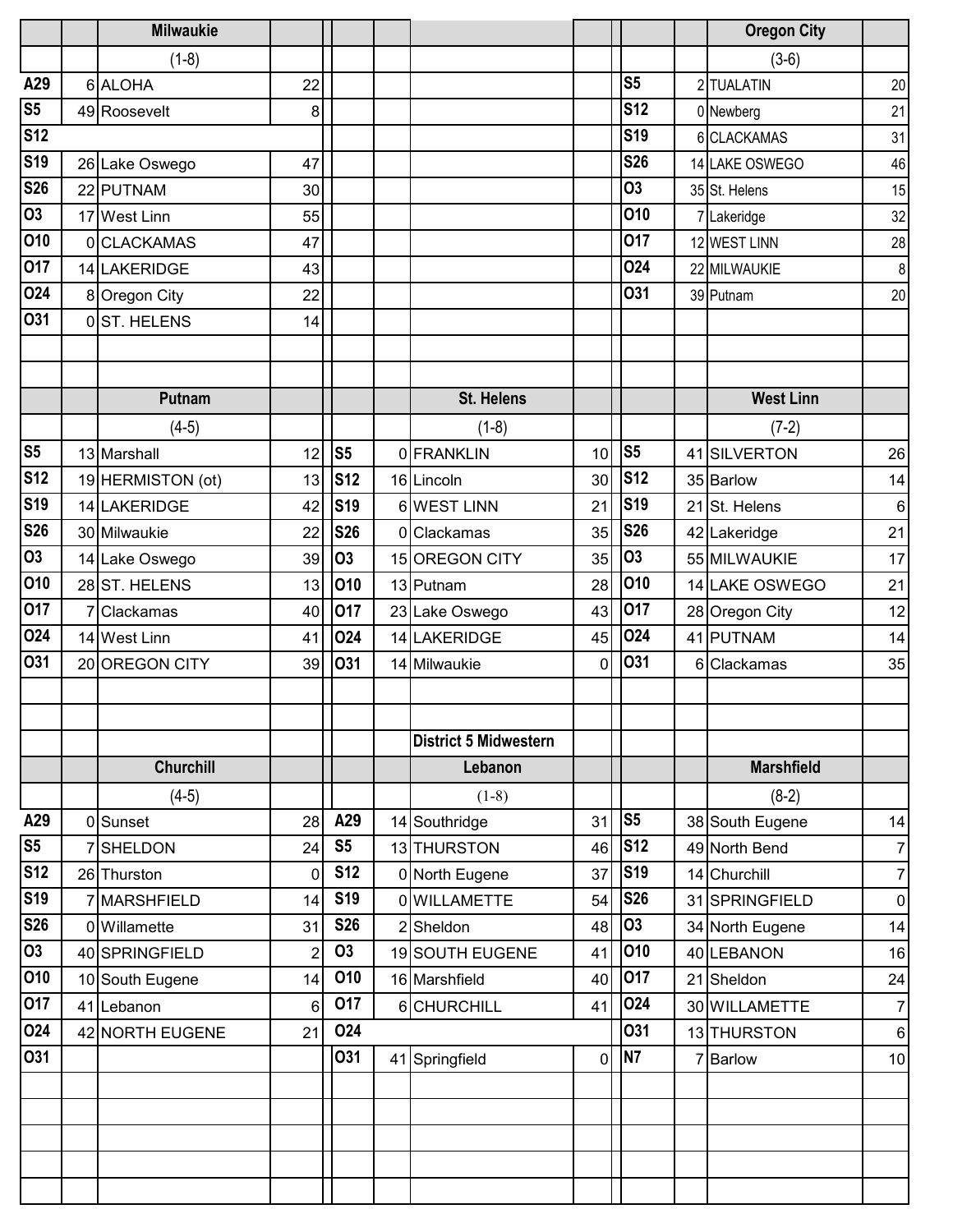|                 | <b>North Eugene</b>               |             |                | <b>Sherldon</b>     |                |                | <b>South Eugene</b> |                  |
|-----------------|-----------------------------------|-------------|----------------|---------------------|----------------|----------------|---------------------|------------------|
|                 | $(2-7)$                           |             |                | $(10-2)$            |                |                | $(6-4)$             |                  |
| S <sub>5</sub>  | 12 Crook County                   | 25          | A29            | 14 Beaverton        | 13             | S <sub>5</sub> | 14 MARSHFIELD       | 38               |
| <b>S12</b>      | 37 LEBANON                        | $\mathbf 0$ | S <sub>5</sub> | 24 Churchill        | $\overline{7}$ | <b>S12</b>     | 28 Willamette       | 50               |
| <b>S19</b>      | 0SHELDON                          | 41          | <b>S12</b>     | 41 SPRINGFIELD      | $\overline{7}$ | <b>S19</b>     | 48 Springfield      | 0                |
| <b>S26</b>      | 21 Thurston                       | 19          | <b>S19</b>     | 41 North Eugene     | 0              | <b>S26</b>     | 36 Century          | 15               |
| $\overline{S}$  | 14 MARSHFIELD                     | 34          | <b>S26</b>     | 48 LEBANON          | $\overline{2}$ | <b>O3</b>      | 41 Lebanon          | 19               |
| 010             | 6 Willamette                      | 14          | <b>O3</b>      |                     |                | 010            | 14 CHURCHILL        | 10               |
| 017             | 21 SPRINGFIELD                    | 24          | 010            | 16 THURSTON         | 6              | 017            | 14 Thurston         | $\overline{7}$   |
| 024             | 21 Churchill                      | 42          | 017            | 24 MARSHFIELD       | 21             | 024            | 0SHELDON            | 37               |
| 031             | 16 South Eugene                   | 23          | 024            | 37 South Eugene     | 0              | <b>O31</b>     | 23 NORTH EUGENE     | 16               |
|                 |                                   |             | <b>031</b>     | 14 Willamette       | 7              | N <sub>7</sub> | 0SPRAGUE            | 34               |
|                 |                                   |             | N <sub>7</sub> | 31 Sunset           | 6              |                |                     |                  |
|                 |                                   |             | <b>N14</b>     | 10 Lake Oswego      | 35             |                |                     |                  |
|                 |                                   |             |                |                     |                |                |                     |                  |
|                 |                                   |             |                |                     |                |                |                     |                  |
|                 | Springfield                       |             |                | <b>Thurston</b>     |                |                | Willamette          |                  |
|                 | $(2-7)$                           |             |                | $(3-6)$             |                |                | $(8-3)$             |                  |
| S <sub>5</sub>  | 0 WILLAMETTE                      | 55          | S <sub>5</sub> | 46 Lebanon          | 13             | A29            | 26 GRANTS PASS      | $\pmb{0}$        |
| S <sub>12</sub> | 7 Sheldon                         | 41          | <b>S12</b>     | <b>OCHURCHILL</b>   | 26             | S <sub>5</sub> | 55 Springfield      | $\mathbf 0$      |
| S <sub>19</sub> | 0 SOUTH EUGENE                    | 48          | <b>S19</b>     | 33 Mountain View-WA | 14             | <b>S12</b>     | 50 SOUTH EUGENE     | 28               |
| <b>S26</b>      | 0 Marshfield                      | 41          | <b>S26</b>     | 19 NORTH EUGENE     | 21             | <b>S19</b>     | 54 Lebanon          | 0                |
| $\overline{S}$  | 2 Churchill                       | 40          | <b>O3</b>      | 0 WILLAMETTE        | 14             | <b>S26</b>     | 31 CHURCHILL        | 0                |
| 010             | 34 WOODBURN                       | 6           | 010            | 6 Sheldon           | 16             | <b>O3</b>      | 14 Thurston         | 0                |
| 017             | 24 North Eugene                   | 21          | 017            | <b>SOUTH EUGENE</b> | 14             | 010            | 14 NORTH EUGENE     | $\,6$            |
| 024             | 14 THURSTON                       | 34          | <b>O24</b>     | 34 Springfield      | 14             | 017            |                     |                  |
| 031             | 0LEBANON                          | 41          | 031            | 6 Marshfield        | 13             | 024            | 7 Marshfield        | 30               |
|                 |                                   |             |                |                     |                | <b>O31</b>     | 7 SHELDON           | 14               |
|                 |                                   |             |                |                     |                | <b>N7</b>      | 47 MARSHALL         | 14               |
|                 |                                   |             |                |                     |                | <b>N14</b>     | 21 North Medford    | 42               |
|                 |                                   |             |                |                     |                |                |                     |                  |
|                 | <b>District 6 Southern Oregon</b> |             |                |                     |                |                |                     |                  |
|                 | <b>Ashland</b>                    |             |                | <b>Crater</b>       |                |                | <b>Eagle Point</b>  |                  |
| S <sub>5</sub>  | $(3-6)$                           |             |                | $(1-8)$             |                | S <sub>5</sub> | $(4-5)$             |                  |
| S <sub>12</sub> | 20 Pleasant Valley-CA             | 13          | S <sub>5</sub> | 15 Redmond          | 16             | <b>S12</b>     | 23 Summit           | 16               |
| S <sub>19</sub> | 9 GRESHAM                         | 6           | <b>S12</b>     | 14 CROOK COUNTY     | 42             | <b>S19</b>     | 34 DEL NORTE-CA     | 12               |
| <b>S26</b>      | 7 NORTH MEDFORD                   | 42          | <b>S19</b>     | 6 South Medford     | 34             | <b>S26</b>     | 22 ROSEBURG         | 50               |
| 03              | 6 Roseburg                        | 20          | <b>S26</b>     | 12 North Medford    | 42             | 03             | 12 Grants Pass      | 14               |
| 010             | 0 GRANTS PASS                     | 26          | <b>O3</b>      | 8 EAGLE POINT       | 40             | 010            | 40 Crater           | $\boldsymbol{8}$ |
| 017             | 27 EAGLE POINT                    | 32          | 010            | 8 Roseburg          | 41             | 017            | 32 Ashland          | 27               |
| 024             | 0 South Medford                   | 39          | 017            | 28 KLAMATH UNION    | 32             | 024            | 0 NORTH MEDFORD     | 33               |
| 031             | 40 Klamath Union                  | 22          | 024            | 14 GRANTS PASS      | 34             | 031            | 12 SOUTH MEDFORD    | 42               |
|                 | 19 CRATER                         | 21          | 031            | 21 Ashland          | 19             |                | 14 Klamath Union    | 23               |
|                 |                                   |             |                |                     |                |                |                     |                  |
|                 |                                   |             |                |                     |                |                |                     |                  |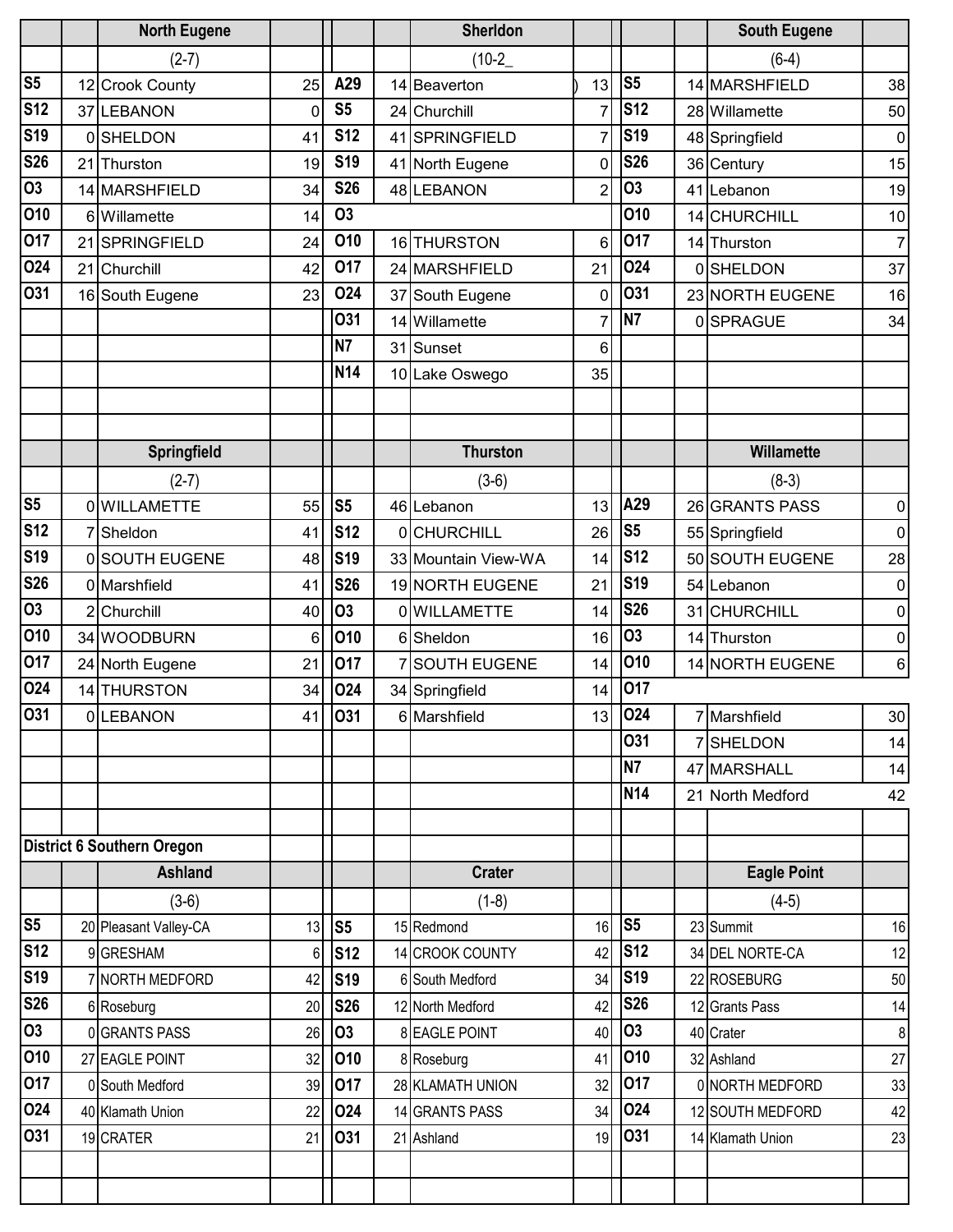|                 | <b>Grants Pass</b>   |                |                |                       |                |                | <b>Klamath Union</b> |                |
|-----------------|----------------------|----------------|----------------|-----------------------|----------------|----------------|----------------------|----------------|
|                 | $(4-5)$              |                |                |                       |                |                | $(4-5)$              |                |
| A29             | 0 Willamette         | 26             |                |                       |                | A29            | 27 SIUSLAW           | 47             |
| S <sub>5</sub>  | 19 CENTRAL CATHOLIC  | 47             |                |                       |                | S <sub>5</sub> | 14 MAZAMA            | 17             |
| <b>S12</b>      | 19 Mountain View     | 8              |                |                       |                | <b>S12</b>     | 42 HENLEY            | 14             |
| <b>S19</b>      |                      |                |                |                       |                | <b>S19</b>     | 32 Del Norte-CA      | 40             |
| <b>S26</b>      | 14 EAGLE POINT       | 12             |                |                       |                | <b>S26</b>     | 28 Mt. Shasta-CA     | 31             |
| $\overline{03}$ | 26 Ashland           | $\mathbf 0$    |                |                       |                | <b>O3</b>      | 14 NORTH VALLEY      | 12             |
| 010             | 6 SOUTH MEDFORD      | 13             |                |                       |                | 010            | 32 Crater            | 28             |
| 017             | 7 ROSEBURG           | 38             |                |                       |                | 017            | 22 ASHLAND           | 40             |
| 024             | 34 Crater            | 14             |                |                       |                | 024            | 23 EAGLE POINT       | 14             |
| 031             | 6 North Medford      | 57             |                |                       |                | <b>O31</b>     | Independent          |                |
|                 |                      |                |                |                       |                |                |                      |                |
|                 | <b>North Medford</b> |                |                | <b>Roseburg</b>       |                |                | <b>South Medford</b> |                |
|                 | $(12-2)$             |                |                | $(7-3)$               |                |                | $(5-5)$              |                |
| A29             | 30 JESUIT            | 29             | A29            | 28 David Douglas      | 21             | S <sub>5</sub> | 21 Canby             | 33             |
| S <sub>5</sub>  | 50 MOUNTAIN VIEW     | 8              | S <sub>5</sub> | 42 Bend               | 16             | <b>S12</b>     | 28 REDMOND           | 6              |
| <b>S12</b>      | 14 Lake Oswego       | 21             | <b>S12</b>     | 7 CANBY               | 35             | <b>S19</b>     | 34 CRATER            | 6              |
| <b>S19</b>      | 42 Ashland           | $\overline{7}$ | <b>S19</b>     | 50 Eagle Point        | 22             | <b>S26</b>     | 20 Service-AK        | 30             |
| <b>S26</b>      | 42 CRATER            | 13             | <b>S26</b>     | 20 ASHLAND            | 6              | 03             | 17 NORTH MEDFORD     | 60             |
| <b>O3</b>       | 60 South Medford     | 17             | <b>O3</b>      |                       |                | 010            | 13 Grants Pass       | 6              |
| 010             |                      |                | 010            | 41 CRATER             | 8 <sup>1</sup> | 017            | 39 ASHLAND           | $\overline{0}$ |
| 017             | 33 Eagle Point       | 0              | 017            | 38 Grants Pass        | $\overline{7}$ | 024            | 42 Eagle Point       | 12             |
| 024             | 34 ROSEBURG          | 14             | 024            | 14 North Medford      | 34             | O31            | 14 Roseburg          | 21             |
| 031             | 57 GRANTS PASS       | 6              | <b>031</b>     | 21 SOUTH MEDFORD      | 14             | N7             | 6 CANBY              | 31             |
| N7              | 56 Glencoe           | 28             | N7             | 13 LAKE OSWEGO        | 42             |                |                      |                |
| <b>N14</b>      | 42 WILLAMETTE        | 21             |                |                       |                |                |                      |                |
| <b>N21</b>      | 52 Bend              | 7              |                |                       |                |                |                      |                |
| <b>N28</b>      | 26 CANBY             | 14             |                |                       |                |                |                      |                |
| D <sub>5</sub>  | 6 Tigard             | 18             |                |                       |                |                |                      |                |
|                 |                      |                |                | <b>District 7 IMC</b> |                |                |                      |                |
|                 | <b>Bend</b>          |                |                | <b>Crook County</b>   |                |                | <b>Hermiston</b>     |                |
|                 | $(10-2)$             |                |                | $(5-4)$               |                |                | $(2-7)$              |                |
| S <sub>5</sub>  | 16 ROSEBURG          | 42             | S <sub>5</sub> | 25 NORTH EUGENE       | 12             | S <sub>5</sub> | 14 Lewiston-ID       | 23             |
| <b>S12</b>      | 35 GRANT             | 12             | <b>S12</b>     | 42 Crater             | 14             | <b>S12</b>     | 13 Putnam (ot)       | 19             |
| <b>S19</b>      | 41 CROOK COUNTY      | 21             | <b>S19</b>     | 21 Bend               | 41             | <b>S19</b>     | 12 Redmond           | 13             |
| <b>S26</b>      | 59 Pendleton         | 33             | <b>S26</b>     | 31 SUMMIT             | 27             | <b>S26</b>     | 6 HOOD RIVER VALLE   | 28             |
| <b>O3</b>       | 28 Hood River Valley | 23             | <b>O3</b>      | 47 PENDLETON          | 70             | <b>O3</b>      | 43 Mountain View     | 24             |
| 010             | 36 HERMISTON         | 35             | 010            | 21 Mountain View      | 34             | 010            | 35 Bend              | 36             |
| 017             | 57 Redmond           | 36             | 017            | 29 Hermiston (0t)     | 28             | 017            | 28 CROOK CtY (ot)    | 29             |
| 024             | 44 Mountain View     | 13             | 024            | 25 HOOD RIVER VALLEY  | 27             | 024            | 35 Summit            | 38             |
| 031             | 48 SUMMIT            | 35             | 031            | 25 REDMOND            | 20             | 031            | 42 PENDLETON         | 35             |
| <b>N7</b>       | 36 Forest Grove      | 35             |                |                       |                |                |                      |                |
| <b>N14</b>      | 24 LAKERIDGE         | 7              |                |                       |                |                |                      |                |
| <b>N21</b>      | 7 NORTH MEDFORD      | 52             |                |                       |                |                |                      |                |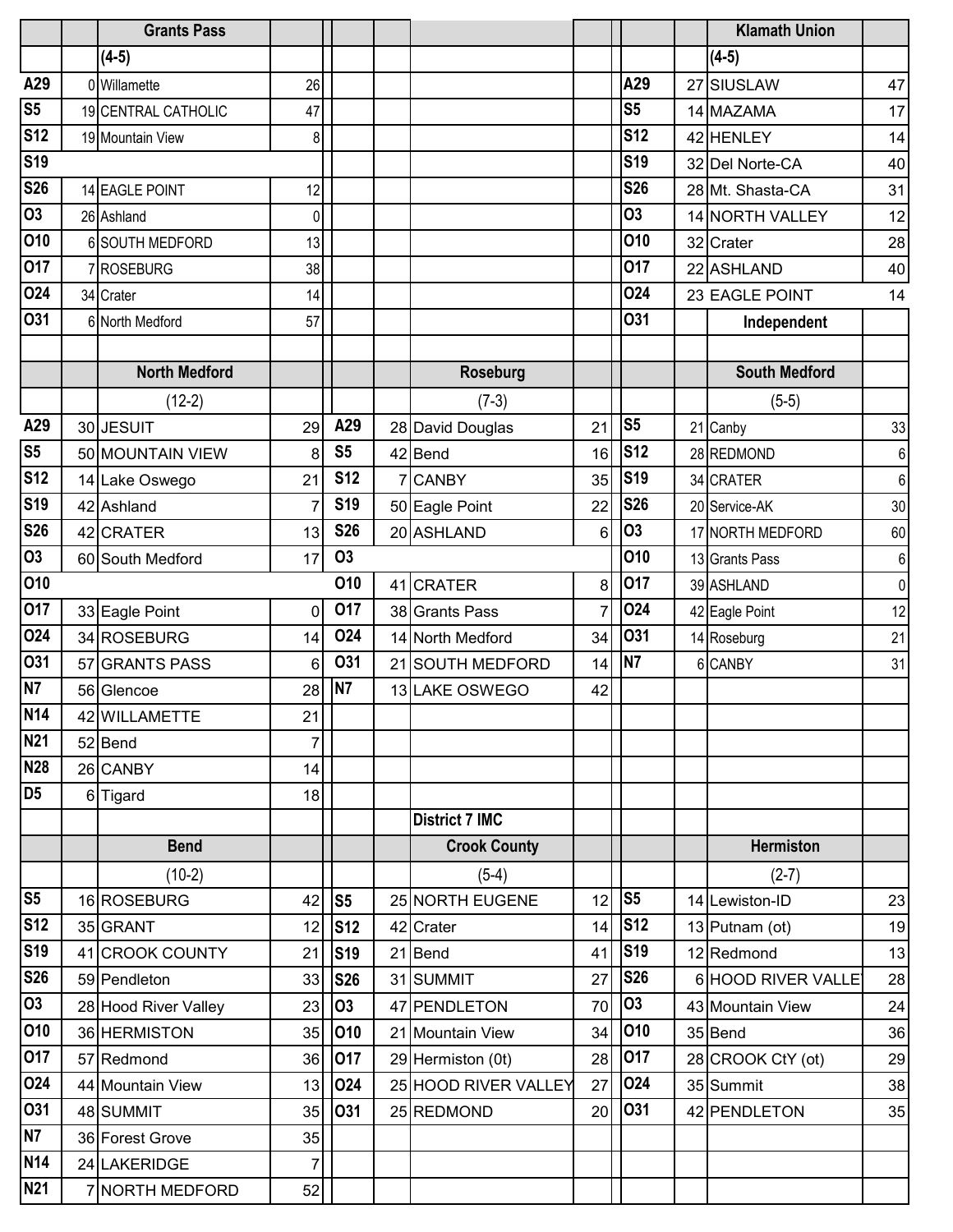|                        | <b>Hood River Valley</b>     |          |                |                          |    |                |     | <b>Mountain View</b>     |                |
|------------------------|------------------------------|----------|----------------|--------------------------|----|----------------|-----|--------------------------|----------------|
|                        | $(8-2)$                      |          |                |                          |    |                |     | $(2-7)$                  |                |
| S <sub>5</sub>         | 13 THE DALLES                | 7        |                |                          |    | S <sub>5</sub> |     | 8 North Medford          | 50             |
| <b>S12</b>             | 19 Benson                    | 7        |                |                          |    | <b>S12</b>     |     | <b>8 GRANTS PASS</b>     | 19             |
| <b>S19</b>             | 63 Summit                    | 12       |                |                          |    | <b>S19</b>     |     | 19 PENDLETON             | 28             |
| <b>S26</b>             | 28 Hermiston                 | 6        |                |                          |    | <b>S26</b>     |     | 15 Redmond               | 14             |
| $\overline{03}$        | 23 BEND                      | 28       |                |                          |    | 03             |     | 24 Hermiston             | 43             |
| 010                    | 36 Redmond                   | 8        |                |                          |    | 010            |     | 34 CROOK COUNTY          | 21             |
| 017                    | 23 PENDLETON                 | 21       |                |                          |    | 017            |     | 7 Summit                 | 10             |
| 024                    | 27 Crook County              | 25       |                |                          |    | 024            |     | 13 BEND                  | 44             |
| 031                    | 41 MOUNTAIN VIEW             | 10       |                |                          |    | <b>O31</b>     |     | 10 Hood River Valley     | 41             |
| N7                     | 14 Clackamas                 | 35       |                |                          |    |                |     |                          |                |
|                        |                              |          |                |                          |    |                |     |                          |                |
|                        |                              |          |                |                          |    |                |     |                          |                |
|                        | Pendleton                    |          |                | Redmond                  |    |                |     | <b>Summit</b>            |                |
|                        | $(4-5)$                      |          |                | $(2-7)$                  |    |                |     | $(5-4)$                  |                |
| S <sub>5</sub>         | 0 LAKE OSWEGO                | 33       | S <sub>5</sub> | 16 CRATER                | 15 | S <sub>5</sub> | 16  | Eagle Point              | 23             |
| <b>S12</b>             | 33 LA GRANDE                 | 6        | <b>S12</b>     | 6 South Medford          | 28 | <b>S12</b>     | 32  | Woodburn                 | 15             |
| <b>S19</b>             | 28 Mountain View             | 19       | <b>S19</b>     | 13 HERMISTON             | 12 | <b>S19</b>     | 12  | <b>Hood River Valley</b> | 63             |
| <b>S26</b>             | 33 BEND                      | 59       | <b>S26</b>     | 14 MOUNTAIN VIEW         | 15 | <b>S26</b>     | 27  | <b>Crook County</b>      | 31             |
| $\overline{03}$        | 70 Crook County              | 47       | <b>O3</b>      | 6 Summit                 | 20 | <b>O3</b>      | 20  | Redmond                  | 6              |
| 010                    | 27 SUMMIT                    | 35       | 010            | 8 HOOD RIVER VALLEY      | 36 | 010            | 35  | Pendleton                | 27             |
| 017                    | 21 Hood River Valley         | 23       | 017            | 36 BEND                  | 57 | 017            | 10  | Mountain View            | $\overline{7}$ |
| 024                    | 39 REDMOND                   | 36       | 024            | 36 Pendleton             | 39 | 024            | 3.8 | Hermiston                | 35             |
| 031                    | 35 Hermiston                 | 42       | 031            | 20 Crook County          | 25 | 031            | 35  | Bend                     | 48             |
|                        |                              |          |                |                          |    |                |     |                          |                |
|                        |                              |          |                |                          |    |                |     |                          |                |
|                        |                              |          |                | <b>District 8 Valley</b> |    |                |     |                          |                |
|                        | <b>Corvallis</b>             |          |                |                          |    |                |     | <b>Crescent Valley</b>   |                |
| $\overline{\text{S5}}$ | $(9-2)$                      |          |                |                          |    | S <sub>5</sub> |     | $(0-9)$                  |                |
| <b>S12</b>             | 20 WEST SALEM                | 12       |                |                          |    | <b>S12</b>     |     | 14 South Albany          | 28             |
| <b>S19</b>             | 43 South Albany              | 7        |                |                          |    | <b>S19</b>     |     | 7 SPRAGUE                | 69             |
| <b>S26</b>             | 28 NORTH SALEM               | 14<br>14 |                |                          |    | <b>S26</b>     |     | 0 McKay<br>2 McNARY      | 49             |
| 03                     | 12 Sprague<br>10 SOUTH SALEM |          |                |                          |    | 03             |     | 12 West Salem            | 45             |
| 010                    | 23 McKay                     | 3<br>7   |                |                          |    | 010            |     | 7 NORTH SALEM            | 34<br>40       |
| 017                    | 15 WEST ALBANY               | 7        |                |                          |    | 017            |     | 17 South Salem           | 40             |
| 024                    | 20 McNary                    | 0        |                |                          |    | 024            |     | 21 WEST ALBANY           | 46             |
| 031                    | 55 CRESCENT VALLEY           | 6        |                |                          |    | O31            |     | 6 Corvallis              | 55             |
| N7                     | 20 Summit                    | 17       |                |                          |    |                |     |                          |                |
| <b>N14</b>             | 14 BEAVERTON                 | 55       |                |                          |    |                |     |                          |                |
|                        |                              |          |                |                          |    |                |     |                          |                |
|                        |                              |          |                |                          |    |                |     |                          |                |
|                        |                              |          |                |                          |    |                |     |                          |                |
|                        |                              |          |                |                          |    |                |     |                          |                |
|                        |                              |          |                |                          |    |                |     |                          |                |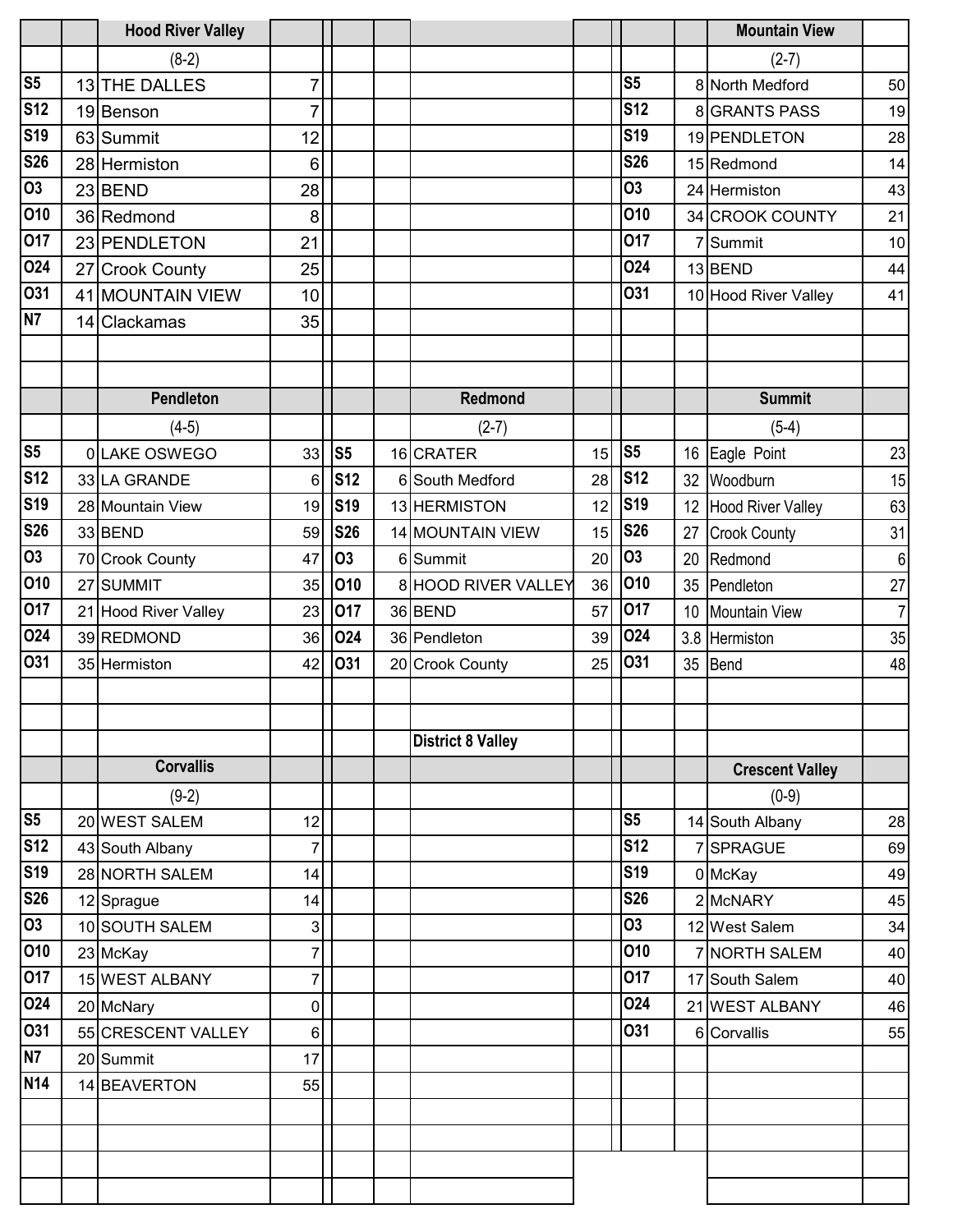|                        | <b>McKay</b>        |                |                |    | <b>McNary</b>       |                |                | <b>North Salem</b>   |                |
|------------------------|---------------------|----------------|----------------|----|---------------------|----------------|----------------|----------------------|----------------|
|                        | $(7-3)$             |                |                |    | $(6-3)$             |                |                | $(2-7)$              |                |
| S <sub>5</sub>         | 16 SOUTH SALEM      | 14             | S <sub>5</sub> |    | 14 NORTH SALEM      | $\overline{7}$ | S <sub>5</sub> | 7 McNary             | 14             |
| <b>S12</b>             | 38 West Albany      | 18             | <b>S12</b>     |    | 14 South Salem      | 3              | <b>S12</b>     | 27 WEST SALEM        | 21             |
| S <sub>19</sub>        | 49 CRESCENT VALLEY  | $\mathbf 0$    | <b>S19</b>     |    | 27 WEST ALBANY      | 13             | <b>S19</b>     | 14 Corvallis         | 28             |
| <b>S26</b>             | 35 South Albany     | 20             | <b>S26</b>     |    | 45 Crescent Valley  | 2              | <b>S26</b>     | 6 South Salem        | 35             |
| $\overline{03}$        | 20 SPRAGUE          | 27             | <b>O3</b>      | 47 | <b>SOUTH ALBANY</b> | 0              | <b>O3</b>      | <b>7 WEST ALBANY</b> | 48             |
| 010                    | 7 CORVALLIS         | 23             | 010            |    | 13 Sprague          | 14             | 010            | 40 Crescent Valley   | $\overline{7}$ |
| 017                    | 33 McNary           | 29             | 017            |    | 29 McKAY            | 33             | 017            | 19 SOUTH ALBANY      | 27             |
| 024                    | 60 WEST SALEM       | 26             | 024            |    | 0CORVALLIS          | 20             | 024            | 6 Sprague            | 32             |
| 031                    | 54 North Salem      | 18             | 031            |    | 34 West Salem       | 14             | 031            | 18 McKAY             | 54             |
| N7                     | 10 TIGARD           | 38             |                |    |                     |                |                |                      |                |
|                        |                     |                |                |    |                     |                |                |                      |                |
|                        |                     |                |                |    |                     |                |                |                      |                |
|                        | <b>South Albany</b> |                |                |    |                     |                |                | <b>South Salem</b>   |                |
|                        | $(2-7)$             |                |                |    |                     |                |                | $(5-4)$              |                |
| S <sub>5</sub>         | 28 CRESCENT VALLEY  | 14             |                |    |                     |                | S <sub>5</sub> | 14 McKay             | 16             |
| S <sub>12</sub>        | 7 CORVALLIS         | 43             |                |    |                     |                | <b>S12</b>     | 3 McNARY             | 14             |
| S <sub>19</sub>        | 0 Sprague           | 43             |                |    |                     |                | <b>S19</b>     | 28 West Salem        | 3              |
| <b>S26</b>             | 20 McKAY            | 35             |                |    |                     |                | <b>S26</b>     | 35 NORTH SALEM       | $\,6$          |
| $\overline{03}$        | 0 McNary            | 47             |                |    |                     |                | <b>O3</b>      | 3 Corvallis          | 10             |
| 010                    | 14 WEST SALEM       | 17             |                |    |                     |                | 010            | 26 West Albany       | 14             |
| 017                    | 27 North Salem      | 19             |                |    |                     |                | 017            | 40 CRESCENT VALLEY   | 17             |
| 024                    | 21 SOUTH SALEM      | 32             |                |    |                     |                | 024            | 32 South Albany      | 21             |
| 031                    | 7 West Albany       | 46             |                |    |                     |                | <b>O31</b>     | 16 SPRAGUE           | 18             |
|                        |                     |                |                |    |                     |                |                |                      |                |
|                        |                     |                |                |    |                     |                |                |                      |                |
|                        | <b>Sprague</b>      |                |                |    | <b>West Albany</b>  |                |                | <b>West Salem</b>    |                |
|                        | $(10-1)$            |                |                |    | $(3-6)$             |                |                | $(3-6)$              |                |
| $\overline{\text{S5}}$ | 20 WEST ALBANY      | 6              | S <sub>5</sub> |    | 6 Sprague           | 20             | S <sub>5</sub> | 12 Corvallis         | 20             |
| <b>S12</b>             | 69 Crescent Valley  | $\overline{7}$ | <b>S12</b>     |    | 18 McKAY            | 38             | <b>S12</b>     | 21 North Salem       | 27             |
| <b>S19</b>             | 43 SOUTH ALBANY     | $\mathbf 0$    | <b>S19</b>     |    | 13 McNary           | 27             | <b>S19</b>     | 3 SOUTH SALEM        | 28             |
| <b>S26</b>             | 14 CORVALLIS        | 12             | <b>S26</b>     |    | 49 WEST SALEM (ot)  | 50             | <b>S26</b>     | 50 West Albany       | 49             |
| $\overline{03}$        | 27 McKay            | 20             | 03             |    | 48 North Salem      | 7              | <b>O3</b>      | 34 CRESCENT VALLEY   | 12             |
| 010                    | 14 McNARY           | 13             | 010            |    | 14 SOUTH SALEM      | 26             | 010            | 17 South Albany      | 14             |
| 017                    | 45 West Salem       | 17             | 017            |    | 7 Corvallis         | 15             | 017            | 17 SPRAGUE           | 45             |
| 024                    | 32 NORTH SALEM      | 6              | 024            |    | 46 Crescent Valley  | 21             | 024            | 26 McKay             | 60             |
| 031                    | 18 South Salem      | 16             | 031            |    | 46 SOUTH ALBANY     | $\overline{7}$ | 031            | 14 McNARY            | 34             |
| N7                     | 34 South Eugene     | 0              |                |    |                     |                |                |                      |                |
| <b>N14</b>             | 14 CLACKAMAS        | 37             |                |    |                     |                |                |                      |                |
|                        |                     |                |                |    |                     |                |                |                      |                |
|                        |                     |                |                |    |                     |                |                |                      |                |
|                        |                     |                |                |    |                     |                |                |                      |                |
|                        |                     |                |                |    |                     |                |                |                      |                |
|                        |                     |                |                |    |                     |                |                |                      |                |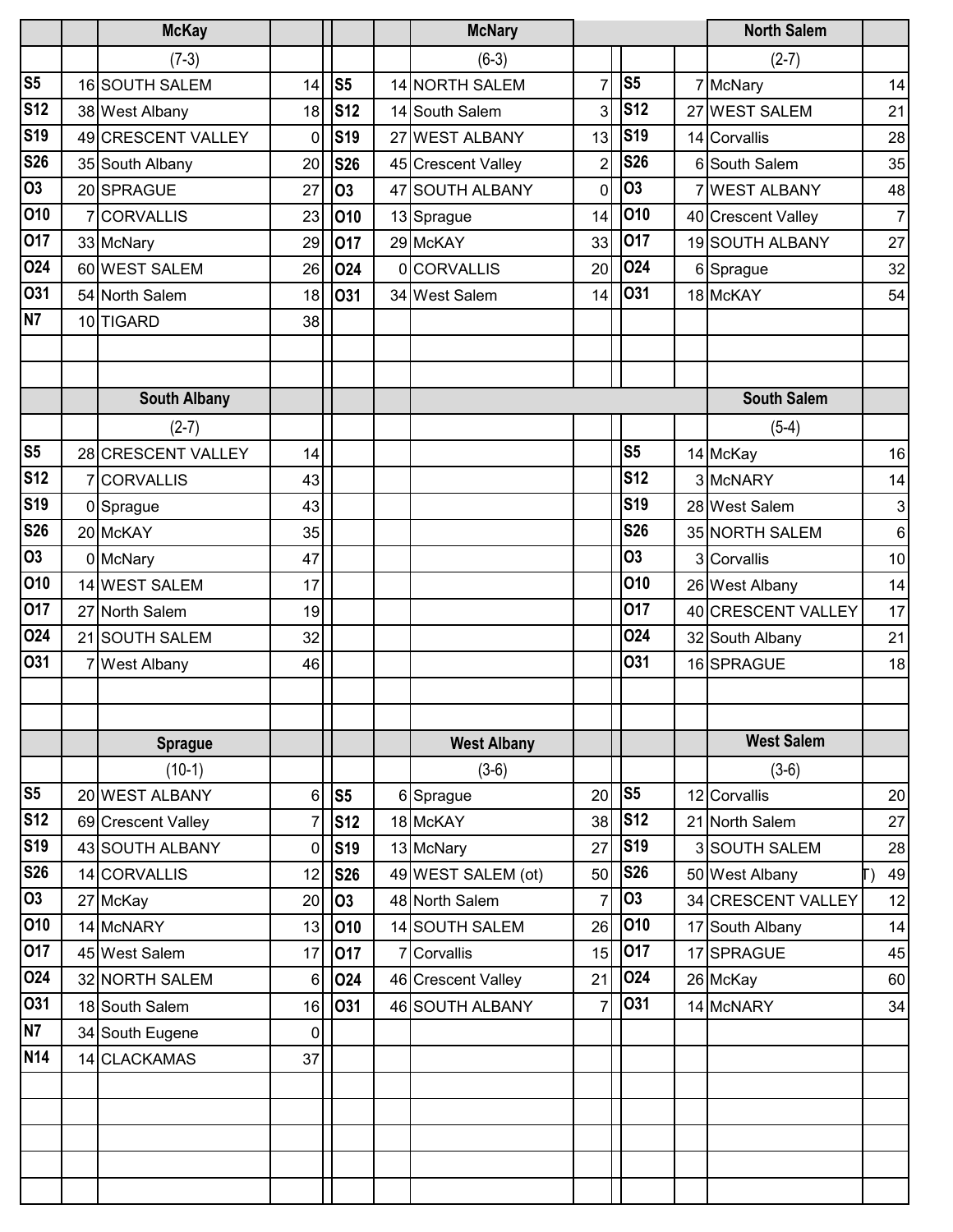|                | <b>District 9</b>  |                |                |    | Pac-9           |                |                   |    |                     |                  |
|----------------|--------------------|----------------|----------------|----|-----------------|----------------|-------------------|----|---------------------|------------------|
|                | Canby              |                |                |    | <b>Dallas</b>   |                |                   |    | <b>Forest Grove</b> |                  |
|                | $(12-1)$           |                |                |    | $(0-9)$         |                |                   |    | $(6-4)$             |                  |
| S <sub>5</sub> | 33 SOUTH MEDFORD   | 21             | S <sub>5</sub> |    | 73 CLACKAMAS    | 43             | S <sub>5</sub>    |    | 28 CLEVELAND        | 27               |
| <b>S12</b>     | 35 Roseburg        |                | <b>S12</b>     |    | 19 Cleveland    | 38             | <b>S12</b>        |    | 33 Franklin         | 14               |
| <b>S19</b>     | 55 DALLAS          | 21             | <b>S19</b>     |    | 21 Canby        | 55             | <b>S19</b>        |    | 21 McMinnville      | 13               |
| <b>S26</b>     | 22 Tigard          |                | <b>S26</b>     | 17 | McMINNVILLE     | 31             | <b>S26</b>        |    | 28 SILVERTON        | 21               |
| 03             | 35 TUALATIN        |                | 03             |    | 15 Silverton    | 36             | <b>O3</b>         |    | 7 Newberg           | 13               |
| 010            | 53 Forest Grove    |                | 010            |    | 0 Newberg       | 35             | 010               |    | <b>CANBY</b>        | 53               |
| 017            | 41 Newberg         |                | 017            |    | 9 FOREST GROVE  | 28             | 017               |    | 28 Dallas           | $\boldsymbol{9}$ |
| 024            | 35 SILVERTON       | 14             | <b>O24</b>     |    | 0 Tualatin      | 34             | 024               |    | 6 TIGARD            | 37               |
| 031            | 31 McMinnville     | 14             | O31            |    | 0 Tigard        | 58             | O31               | 17 | <b>TUALATIN</b>     | 14               |
| N7             | 31 South Medford   | 6              |                |    |                 |                | <b>N7</b>         |    | 35 BEND             | 6                |
| <b>N14</b>     | 42 BARLOW          | 7              |                |    |                 |                |                   |    |                     |                  |
| <b>N21</b>     | 24 Beaverton       | 13             |                |    |                 |                |                   |    |                     |                  |
| <b>N28</b>     | 24 North Medford   | 26             |                |    |                 |                |                   |    |                     |                  |
|                |                    |                |                |    |                 |                |                   |    |                     |                  |
|                | <b>McMinnville</b> |                |                |    | <b>Newberg</b>  |                |                   |    | <b>Silverton</b>    |                  |
|                | $(3-6)$            |                |                |    | $(6-4)$         |                |                   |    | $(2-7)$             |                  |
| S <sub>5</sub> | 14 WILSON          | 27             | S <sub>5</sub> |    | 28 Benson       | $\mathbf 0$    | S <sub>5</sub>    |    | 26 West Linn        | 41               |
| <b>S12</b>     | 20 Clackamas       | 17             | <b>S12</b>     |    | 21 OREGON CITY  | 0              | <b>S12</b>        |    | 0GLENCOE            | 49               |
| <b>S19</b>     | 13 FOREST GROVE    | 21             | <b>S19</b>     |    | 9TIGARD         | 41             | <b>S19</b>        | 21 | <b>TUALATIN</b>     | 32               |
| <b>S26</b>     | 31 Dallas          | 17             | <b>S26</b>     |    | 22 Tualatin     | 26             | <b>S26</b>        |    | 21 Forest Grove     | 28               |
| 03             | 7TIGARD            | 48             | 03             |    | 13 FOREST GROVE | 7              | <b>O3</b>         |    | 36 DALLAS           | 15               |
| 010            | 13 Tualatin        | 3              | 010            |    | 35 Dallas       | $\Omega$       | 010               |    | 7 Tigard            | 40               |
| 017            | 13 Silverton       | 29             | 017            |    | 7 CANBY         | 41             | 017               |    | 29 McMINNVILLE      | 13               |
| 024            | 13 NEWBERG         |                | 21 024         |    | 21 McMinnville  | 13             | $\overline{10}24$ |    | 14 Canby            | 35               |
| 031            | 14 CANBY           | 31             | 031            |    | 26 SILVERTON    | 6 <sup>1</sup> | 031               |    | 6 Newberg           | 26               |
|                |                    |                | <b>N7</b>      |    | <b>JESUIT</b>   | 23             |                   |    |                     |                  |
|                |                    |                |                |    |                 |                |                   |    |                     |                  |
|                | <b>Tigard</b>      |                |                |    | <b>Tualatin</b> |                |                   |    | Woodburn            |                  |
|                | $(13-1)$           |                |                |    | $(5-4)$         |                |                   |    | $(2-7)$             |                  |
| S <sub>5</sub> | 45 Lakeridge       | $\mathbf 0$    | S <sub>5</sub> |    | 20 Oregon City  | $\overline{c}$ | A29               |    | 13 Wilsonville      | 33               |
| <b>S12</b>     | 43 REYNOLDS        | 7              | <b>S12</b>     |    | 14 CENTENNIAL   | 0              | S <sub>5</sub>    |    | SCAPPOOSE           | 32               |
| <b>S19</b>     | 41 Newberg         | 9              | <b>S19</b>     |    | 32 Silverton    | 21             | <b>S12</b>        |    | 14 SUMMIT           | 34               |
| <b>S26</b>     | 7 CANBY            | 22             | <b>S26</b>     |    | 26 NEWBERG      | 22             | <b>S19</b>        |    | 19 Mark Morris-WA   | $6 \overline{6}$ |
| 03             | 48 McMinnville     | $\overline{7}$ | <b>O3</b>      |    | 7 Canby         | 35             | <b>S26</b>        |    | 7 NORTH BEND        | 19               |
| 010            | 40 SILVERTON       | 7              | 010            |    | 3 McMINNVILLE   | 13             | 03                |    | 27 Camas-WA         | 47               |
| 017            | 38 TUALATIN        | 14             | 017            |    | 14 Tigard       | 38             | 010               |    | 6 Springfield       | 34               |
| 024            | 37 Forest Grove    | 6              | 024            |    | 34 DALLAS       | $\mathbf 0$    | 017               |    | 22 La Salle         | $6 \mid$         |
| 031            | 58 DALLAS          | 0              | 031            |    | 14 Forest Grove | 17             | 024               |    |                     |                  |
| <b>N7</b>      | 38 McKay           | 10             |                |    |                 |                | 031               |    | 6 GLADSTONE         | 14               |
| <b>N14</b>     | 34 WILSON (ot)     | 31             |                |    |                 |                |                   |    |                     |                  |
| <b>N21</b>     | 14 LAKE OSWEGO     | $\overline{7}$ |                |    |                 |                |                   |    |                     |                  |
| <b>N28</b>     | 12 Clackamas       | $\overline{0}$ |                |    |                 |                |                   |    |                     |                  |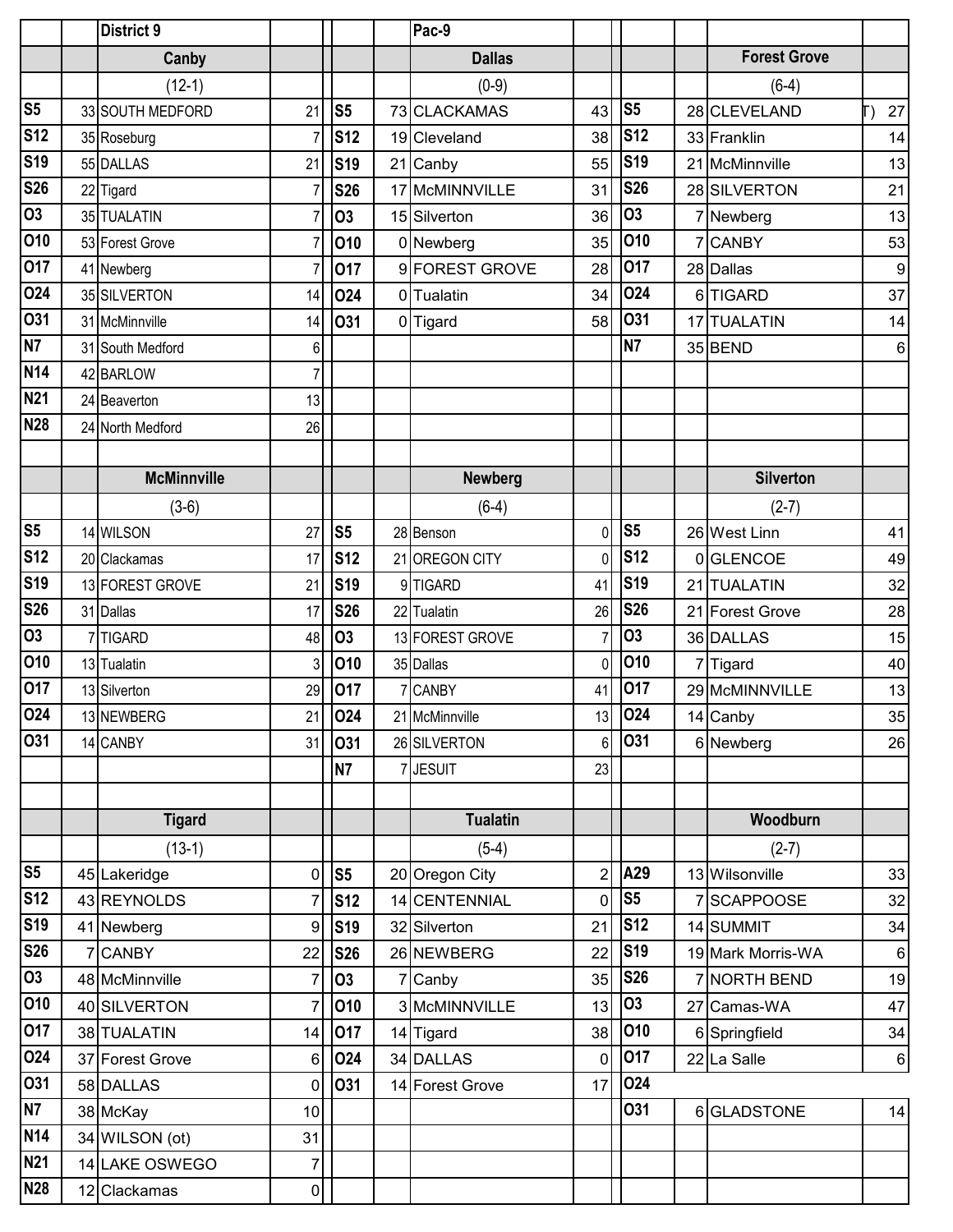|                        |   | 2003 Class 3A Football Schedules and Scores |                |                |                |                      |                |                |    |                   |                |
|------------------------|---|---------------------------------------------|----------------|----------------|----------------|----------------------|----------------|----------------|----|-------------------|----------------|
|                        |   | <b>District 1</b>                           |                |                |                | <b>Cowapa League</b> |                |                |    |                   |                |
|                        |   | <b>Astoria</b>                              |                |                |                | <b>Banks</b>         |                |                |    | Rainier           |                |
|                        |   | $(3-6)$                                     |                |                |                | $(8-2)$              |                |                |    | $(7-3)$           |                |
| S <sub>5</sub>         |   | 13 CENTRAL                                  | 27             | S <sub>5</sub> | 8              | YAMHILL-CARLTON      | 18             | S <sub>5</sub> | 20 | <b>CLATSKANIE</b> | 14             |
| <b>S12</b>             |   | 21 Lethbridge-Alberta                       | 14             | <b>S12</b>     | 63             | <b>LIBERTY</b>       | 0              | <b>S12</b>     | 32 | Riverside         | 6              |
| <b>S19</b>             |   | 14 Molalla                                  | 28             | <b>S19</b>     | 25             | Philomath            | 12             | <b>S19</b>     | 8  | Taft              | $\overline{0}$ |
| <b>S26</b>             |   | 24 NORTH MARION                             | 6              | <b>S26</b>     | 15             | <b>TAFT</b>          | 14             | <b>S26</b>     | 8  | <b>STAYTON</b>    | 6              |
| <b>O3</b>              |   | 27 RAINIER                                  | 32             | 03             | $\bf{8}$       | Scappoose            | 6              | <b>O3</b>      | 32 | Astoria           | 27             |
| 010                    |   | 0 Tillamook                                 | 14             | 010            | 53             | <b>SEASIDE</b>       | 20             | 010            | 16 | <b>SCAPPOOSE</b>  | 31             |
| 017                    |   | 38 SEASIDE                                  | 7              | 017            | 30             | <b>RAINIER</b>       | 22             | 017            | 22 | <b>Banks</b>      | 30             |
| 024                    | 7 | <b>BANKS</b>                                | 27             | 024            | 27             | Astoria              | $\overline{7}$ | 024            | 28 | Tillamook         | 13             |
| 031                    |   | 14 Scappoose                                | 28             | 031            | 41             | <b>TILLAMOOK</b>     | 19             | O31            | 24 | <b>SEASIDE</b>    | $\overline{0}$ |
|                        |   |                                             |                | N <sub>7</sub> | $\overline{7}$ | Estacada             | 28             | <b>N7</b>      | 26 | <b>ONTARIO</b>    | 31             |
|                        |   |                                             |                |                |                |                      |                |                |    |                   |                |
|                        |   | <b>Scappoose</b>                            |                |                |                | <b>Seaside</b>       |                |                |    | <b>Tillamook</b>  |                |
|                        |   | $(7-3)$                                     |                |                |                | $(0-9)$              |                |                |    | $(3-6)$           |                |
| $\overline{\text{S5}}$ |   | 32 Woodburn                                 | 7              | S <sub>5</sub> |                | 16 HIDDEN VALLEY     | 18             | S <sub>5</sub> |    | 32 Stayton        | 6              |
| <b>S12</b>             |   | 21 MARIST                                   | 42             | <b>S12</b>     |                | 32 TAFT              | 38             | <b>S12</b>     |    | 0 ESTACADA        | 53             |
| <b>S19</b>             |   | 39 CASCADE                                  | 15             | <b>S19</b>     |                | 14 Toledo            | 40             | <b>S19</b>     |    | 26 North Marion   | 32             |
| <b>S26</b>             |   | 34 Yamhill-Carlton                          | 30             | <b>S26</b>     |                | 14 MOLALLA           | 46             | <b>S26</b>     |    | 6NEWPORT          | 20             |
| <b>O3</b>              | 6 | <b>BANKS</b>                                | 8              | <b>O3</b>      |                | <b>TILLAMOOK</b>     | 35             | <b>O3</b>      |    | 35 Seaside        | $\overline{7}$ |
| 010                    |   | 31 Rainier                                  | 16             | 010            |                | 20 Banks             | 53             | 010            |    | 14 ASTORIA        | 0              |
| 017                    |   | 27 TILLAMOOK                                | 14             | 017            |                | 7 Astoria            | 38             | 017            |    | 14 Scappoose      | 27             |
| 024                    |   | 43 Seaside                                  | $\overline{7}$ | 024            |                | <b>SCAPPOOSE</b>     | 43             | 024            |    | 13 RAINIER        | 28             |
| 031                    |   | 28 ASTORIA                                  | 14             | 031            |                | 0 Rainier            | 24             | 031            |    | 19 Banks          | 41             |
| N7                     |   | 8 Baker                                     | 33             |                |                |                      |                |                |    |                   |                |
|                        |   |                                             |                |                |                |                      |                |                |    |                   |                |
|                        |   | <b>District 2</b>                           |                |                |                | <b>Tri-Valley</b>    |                |                |    |                   |                |
|                        |   | <b>Estacada</b>                             |                |                |                | <b>Gladstone</b>     |                |                |    | La Salle          |                |
|                        |   | $(10-2)$                                    |                |                |                | $(5-4)$              |                |                |    | $(1-8)$           |                |
| S <sub>5</sub>         |   | 52 CASCADE                                  | 8              | S <sub>5</sub> |                | 50 ROOSEVELT         | 6              | S <sub>5</sub> |    | 28 RIVERSIDE      | 51             |
| <b>S12</b>             |   | 53 Tillamook                                | 0              | <b>S12</b>     |                | 40 North Marion      | 0              | <b>S12</b>     |    | 27 Molalla        | 19             |
| <b>S19</b>             |   | 27 Camas-WA                                 | 20             | <b>S19</b>     |                | 41 THE DALLES        | 21             | <b>S19</b>     |    | 21 SHERWOOD       | 28             |
| <b>S26</b>             |   | 13 WILSONVILLE                              | 29             | <b>S26</b>     |                | 6 Sherwood           | 49             | <b>S26</b>     |    | 40 Madras         | 44             |
| 03                     |   | 35 La Salle                                 | $\mathbf 0$    | 03             |                | 16 MADRAS            | 20             | 03             |    | 0 ESTACADA        | 35             |
| 010                    |   | 25 GLADSTONE                                | 19             | 010            |                | 19 Estacada          | 25             | 010            |    | 7 Wilsonville     | 48             |
| 017                    |   | 7The Dalles                                 | 6              | 017            |                | 6 WILSONVILLE        | 41             | 017            |    | 6 WOODBURN        | 22             |
| 024                    |   | 14 SHERWOOD                                 | 6              | 024            |                | 20 La Salle          | 14             | 024            |    | 14 GLADSTONE      | 20             |
| 031                    |   | 32 Madras                                   | 0              | 031            |                | 14 Woodburn          | 6              | 031            |    | 13 The Dalles     | 41             |
| N <sub>7</sub>         |   | 28 North Marion                             | 21             |                |                |                      |                |                |    |                   |                |
| <b>N14</b>             |   | 28 BANKS                                    | 7              |                |                |                      |                |                |    |                   |                |
| <b>N21</b>             |   | 6 JUNCTION CITY                             | 14             |                |                |                      |                |                |    |                   |                |
|                        |   |                                             |                |                |                |                      |                |                |    |                   |                |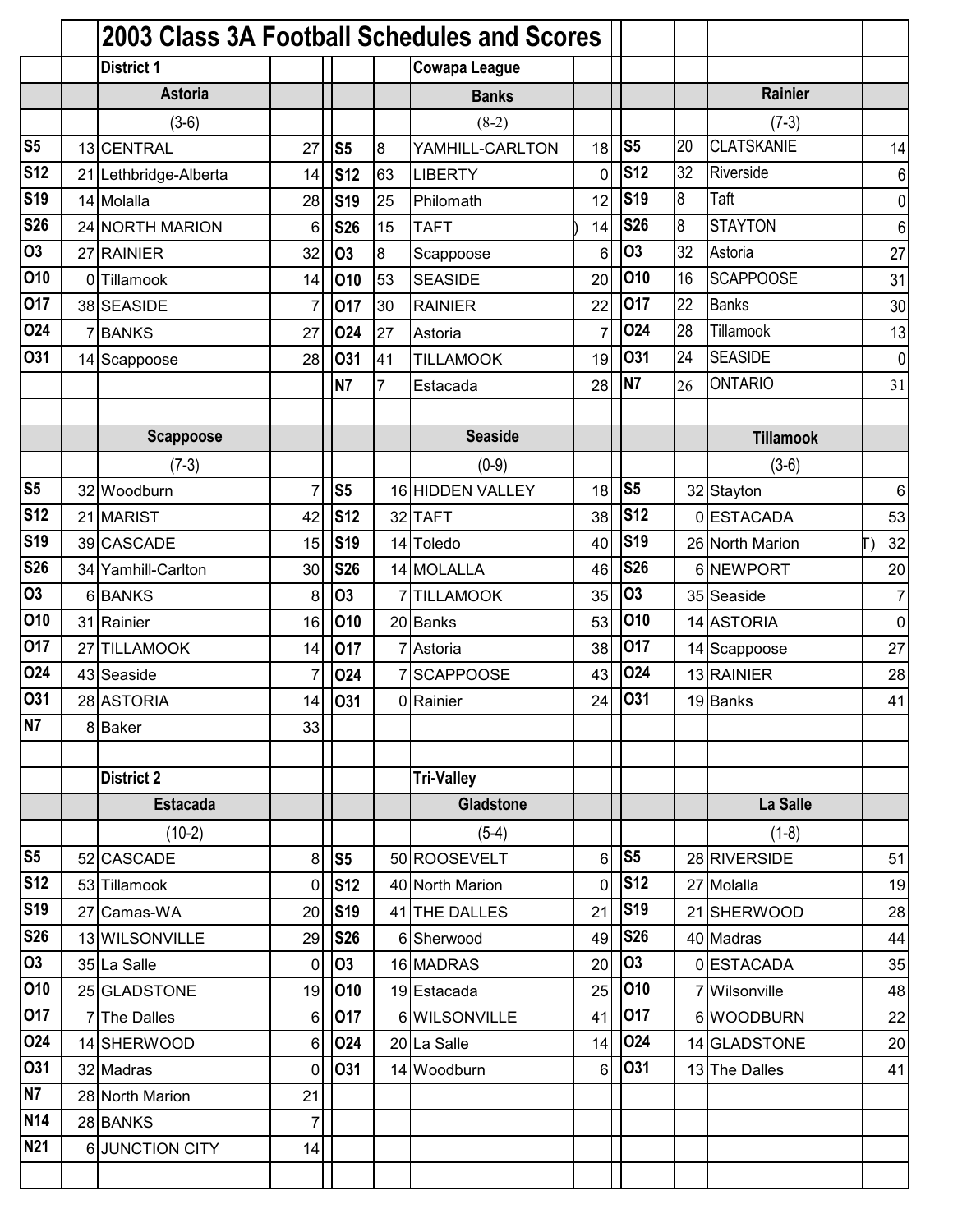|                 |                 | <b>Madras</b>           |                |                            |                | Sherwood           |                |
|-----------------|-----------------|-------------------------|----------------|----------------------------|----------------|--------------------|----------------|
|                 |                 | $(4-6)$                 |                |                            |                | $(4-5)$            |                |
| A29             |                 | 21 Riverside (ot)       | 22             |                            | S <sub>5</sub> | 15 SWEET HOME      | 34             |
| S <sub>5</sub>  |                 | 35 La Pine              | 6              |                            | <b>S12</b>     | 45 Yamhill-Carlton | $\overline{0}$ |
| <b>S12</b>      |                 | 14 SISTERS              | 30             |                            | <b>S19</b>     | 28 La Salle        | 21             |
| <b>S19</b>      |                 | 17 Wilsonville          | 28             |                            | <b>S26</b>     | 49 GLADSTONE       | 6              |
| <b>S26</b>      |                 | 20 Gladstone            | 16             |                            | 03             | 21 The Dalles      | 20             |
| 03              |                 |                         |                |                            | 010            | 19 RIDGEFIELD-WA   | 41             |
| 010             |                 | 13THE DALLES            | 47             |                            | 017            | 17 MADRAS          | 21             |
| 017             |                 | 21 Sherwood             | 17             |                            | 024            | 6 Estacada         | 14             |
| 024             |                 | 0 ESTACADA              | 32             |                            | 031            | 6 WILSONVILLE      | 26             |
| 031             |                 | 8 MOLALLA               | 35             |                            |                |                    |                |
|                 |                 |                         |                |                            |                |                    |                |
|                 |                 | <b>The Dalles</b>       |                |                            |                | <b>Wilsonville</b> |                |
|                 |                 | $(3-6)$                 |                |                            |                | $(11-2)$           |                |
| A29             |                 | 7 VALE                  | 42             |                            | A29            | 33 WOODBURN        | 13             |
| S <sub>5</sub>  |                 | 7 Hood River Valley     | 13             |                            | S <sub>5</sub> | 17 JUNCTION CITY   | 15             |
| <b>S12</b>      |                 |                         |                |                            | <b>S12</b>     | 14 Sweet Home      | 24             |
| <b>S19</b>      |                 | 21 Gladstone            | 41             |                            | <b>S19</b>     | 28 MADRAS          | 17             |
| <b>S26</b>      |                 | 55 LIBERTY              | 12             |                            | <b>S26</b>     | 29 Estacada        | 13             |
| 03              |                 | 10 SHERWOOD             | 21             |                            | <b>O3</b>      |                    |                |
| 010             |                 | 47 Madras               | 13             |                            | 010            | 48 LA SALLE        | 7 <sup>1</sup> |
| 017             |                 | 6 ESTACADA              | $\overline{7}$ |                            | 017            | 41 Gladstone       | $6 \mid$       |
| 024             |                 | 0 Wilsonville           | 21             |                            | 024            | 21 THE DALLES      | 0              |
| 031             |                 | 41 LA SALLE             | 13             |                            | 031            | 26 Sherwood        | $\,6\,$        |
|                 |                 |                         |                |                            | <b>N7</b>      | 16 Baker           | $\overline{7}$ |
|                 |                 |                         |                |                            | <b>N14</b>     | 42 North Valley    | 7 <sup>1</sup> |
|                 |                 |                         |                |                            | <b>N21</b>     | 33 Vale            | 20             |
|                 |                 |                         |                |                            | <b>N28</b>     | 14 MARIST          | 47             |
|                 |                 |                         |                |                            |                |                    |                |
|                 |                 |                         |                | <b>District 3 Far West</b> |                |                    |                |
|                 |                 | <b>Brookings-Harbor</b> |                |                            |                | Coquille           |                |
|                 |                 | $(5-5)$                 |                |                            |                | $(1-8)$            |                |
| S <sub>5</sub>  | $6\phantom{.}6$ | <b>Cottage Grove</b>    | 35             |                            | S <sub>5</sub> | 22 MYRTLE POINT    | 46             |
| <b>S12</b>      | $\mathsf{B}$    | ARCATA-CA               | 14             |                            | <b>S12</b>     | 28 Reedsport       | 50             |
| S <sub>19</sub> | 29              | DOUGLAS (ot)            | 28             |                            | <b>S19</b>     | 20 Glide           | 25             |
| <b>S26</b>      | 64              | Coquille                | 14             |                            | <b>S26</b>     | 14 BROOKINGS-HARBO | 64             |
| $\overline{03}$ | 22              | <b>SOUTH UMPQUA</b>     | 14             |                            | <b>O3</b>      | 30 Sutherlin       | 19             |
| 010             | 26              | North Bend              | 27             |                            | 010            | 8DOUGLAS           | 41             |
| 017             | 22              | Glide                   | 0              |                            | 017            | 2 AMITY            | 59             |
| 024             | 22              | <b>Hidden Valley</b>    | 28             |                            | <b>O24</b>     | 6 South Umpqua     | 28             |
| 031             | 36              | <b>SUTHERLIN</b>        | 0              |                            | 031            | 6 NORTH BEND       | 56             |
| N7              | $\overline{8}$  | Phoenix                 | 26             |                            |                |                    |                |
|                 |                 |                         |                |                            |                |                    |                |
|                 |                 |                         |                |                            |                |                    |                |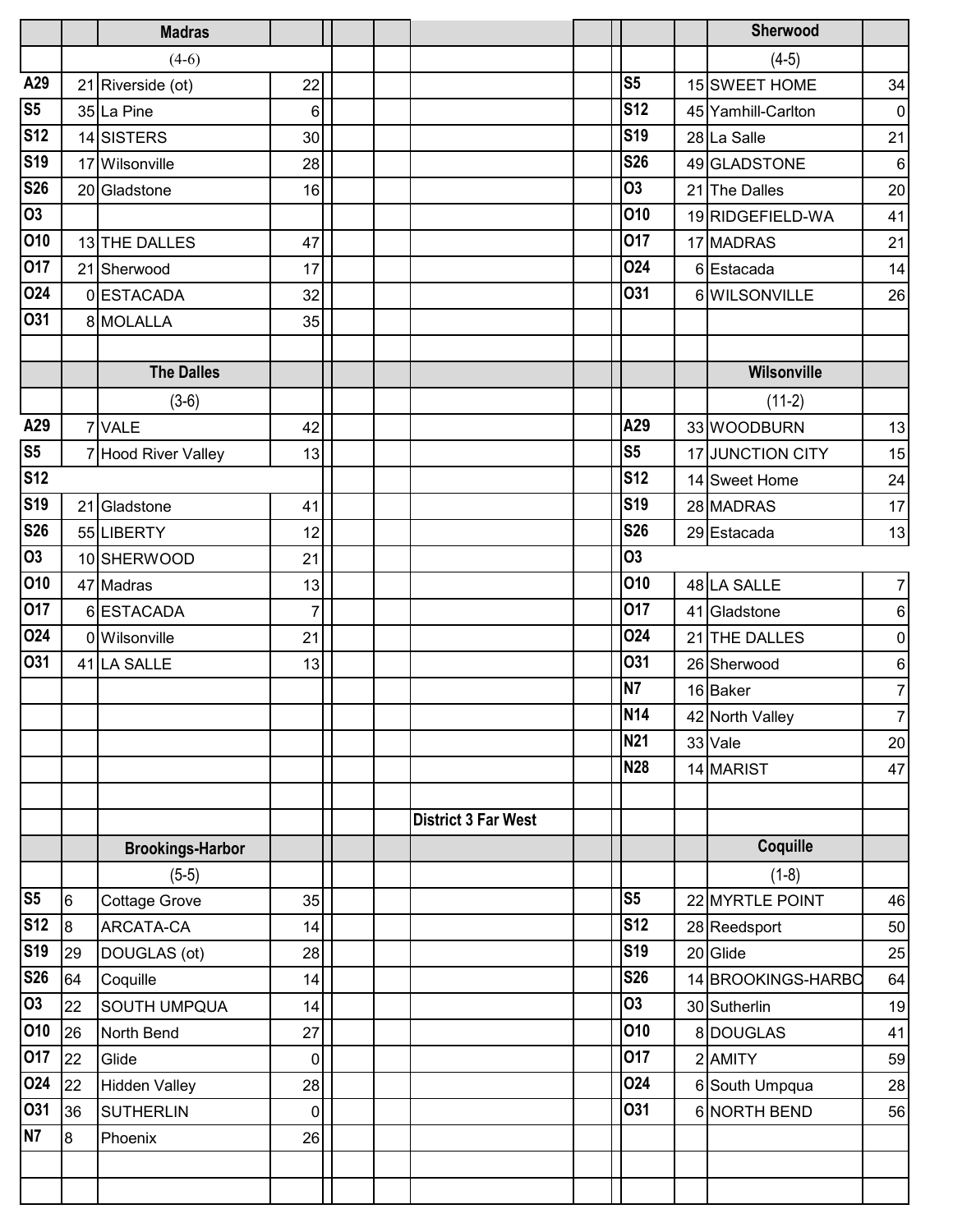|                | <b>Douglas</b>           |                |                |    | Glide                    |    |                |   | <b>North Bend</b>  |                |
|----------------|--------------------------|----------------|----------------|----|--------------------------|----|----------------|---|--------------------|----------------|
|                | $(6-4)$                  |                |                |    | $(5-4)$                  |    |                |   | $(6-4)$            |                |
| A29            | 7 Myrtle Point           | 34             | S <sub>5</sub> |    | 39 Bandon                | 6  | S <sub>5</sub> |   | 14 ELMIRA          | 22             |
| S <sub>5</sub> | 24 Henley                | 14             | <b>S12</b>     |    | 14 ROGUE RIVER           | 35 | <b>S12</b>     |   | 7 MARSHFIELD       | 49             |
| <b>S12</b>     | 34 BANDON                | 14             | <b>S19</b>     |    | 25 COQUILLE              | 20 | <b>S19</b>     | 6 | South Umpqua       | $\pmb{0}$      |
| <b>S19</b>     | 28 Brookings-Harbor (ot) | 29             | <b>S26</b>     |    | 6 SOUTH UMPQUA           | 20 | <b>S26</b>     |   | 19 Woodburn        | $\overline{7}$ |
| <b>S26</b>     | 33 SUTHERLIN             | 28             | 03             |    | 10 North Bend            | 27 | 03             |   | 27 GLIDE           | 10             |
| <b>O3</b>      |                          |                | 010            |    | 48 Jefferson-OR          | 19 | 010            |   | 27 BROOKINGS-HARBO | 26             |
| 010            | 41 Coquille              | 8              | 017            |    | 0 BROOKINGS-HARBOR       | 22 | 017            |   | 38 Sutherlin       | 28             |
| 017            | 14 SOUTH UMPQUA          | 7              | <b>024</b>     | 17 | Sutherlin                | 13 | 024            |   | 6DOUGLAS           | 17             |
| 024            | 17 North Bend            | 6              | 031            |    | 18 Douglas               | 13 | 031            |   | 56 Coquille        | 6              |
| <b>O31</b>     | 13 GLIDE                 | 18             |                |    |                          |    | <b>N7</b>      |   | 8 North Valley     | 16             |
| N7             | 0 SIUSLAW                | 32             |                |    |                          |    |                |   |                    |                |
|                |                          |                |                |    |                          |    |                |   |                    |                |
|                |                          |                |                |    |                          |    |                |   |                    |                |
|                | <b>South Umpqua</b>      |                |                |    |                          |    |                |   | <b>Sutherlin</b>   |                |
|                | $(4-5)$                  |                |                |    |                          |    |                |   | $(1-8)$            |                |
| A29            | 14 Rogue River           | 34             |                |    |                          |    | S <sub>5</sub> |   | 14 PHOENIX         | 40             |
| S <sub>5</sub> | 6 NORTH VALLEY           | 16             |                |    |                          |    | <b>S12</b>     |   | 6 COTTAGE GROVE    | 45             |
| <b>S12</b>     | 20 Phoenix               | 13             |                |    |                          |    | <b>S19</b>     |   | 12 Rogue River     | $\mathbf 0$    |
| <b>S19</b>     | 0 NORTH BEND             | 6              |                |    |                          |    | <b>S26</b>     |   | 28 Douglas         | 33             |
| <b>S26</b>     | 20 Glide                 | 6              |                |    |                          |    | 03             |   | 19 COQUILLE        | 30             |
| <b>O3</b>      | 14 Brookings-Harbor      | 22             |                |    |                          |    | 010            |   | 0 South Umpqua     | 10             |
| 010            | 10SUTHERLIN              | $\mathbf 0$    |                |    |                          |    | 017            |   | 28 NORTH BEND      | 38             |
| 017            | 7 Douglas                | 14             |                |    |                          |    | <b>O24</b>     |   | 13 GLIDE           | 17             |
| 024            |                          |                |                |    |                          |    | O31            |   | 0 Brookings-Harbor | 36             |
| 031            | 28 COQUILLE              | 6 <sup>1</sup> |                |    |                          |    |                |   |                    |                |
|                |                          |                |                |    |                          |    |                |   |                    |                |
|                |                          |                |                |    |                          |    |                |   |                    |                |
|                |                          |                |                |    | <b>District 4 Val-Co</b> |    |                |   |                    |                |
|                | <b>Central</b>           |                |                |    | <b>Newport</b>           |    |                |   | Philomath          |                |
|                | $(4-5)$                  |                |                |    | $(1-8)$                  |    |                |   | $(3-7)$            |                |
| S <sub>5</sub> | 27 Astoria               | 13             | S <sub>5</sub> |    | 6 Marist                 | 48 | S <sub>5</sub> |   | 14 PLEASANT HILL   | 33             |
| <b>S12</b>     | 54 Cascade               |                | <b>S12</b>     |    | 6 SIUSLAW                | 48 | <b>S12</b>     |   | 6 Junction City    | 42             |
| <b>S19</b>     | 20 SISTERS               | 34             | <b>S19</b>     |    | 12 SWEET HOME            | 50 | <b>S19</b>     |   | 12 BANKS           | 25             |
| <b>S26</b>     | 12 TOLEDO                | 28             | <b>S26</b>     |    | 20 Tillamook             | 6  | <b>S26</b>     |   | 22 Sisters         | 33             |
| <b>O3</b>      | 34 NEWPORT               | 6              | <b>O3</b>      |    | 6 Central                | 34 | <b>O3</b>      |   | 14 Yamhill-Carlton | 13             |
| 010            | 24 Yamhill-Carlton       | 21             | 010            |    | 12 TOLEDO                | 44 | 010            |   | 22 TAFT            | 26             |
| 017            | 13 Philomath             | 32             | 017            |    | 17 Taft                  | 26 | 017            |   | 32 CENTRAL         | 13             |
| 024            | 14 TOLEDO                | 34             | 024            |    | 6 PHILOMATH              | 27 | 024            |   | 27 Newport         | $\,6$          |
| 031            | 7Taft                    | 30             | 031            |    | 12 YAMHILL-CARLTON       | 22 | 031            |   | 14 Toledo          | 41             |
|                |                          |                |                |    |                          |    | N7             |   | 6 NORTH VALLEY     | 24             |
|                |                          |                |                |    |                          |    |                |   |                    |                |
|                |                          |                |                |    |                          |    |                |   |                    |                |
|                |                          |                |                |    |                          |    |                |   |                    |                |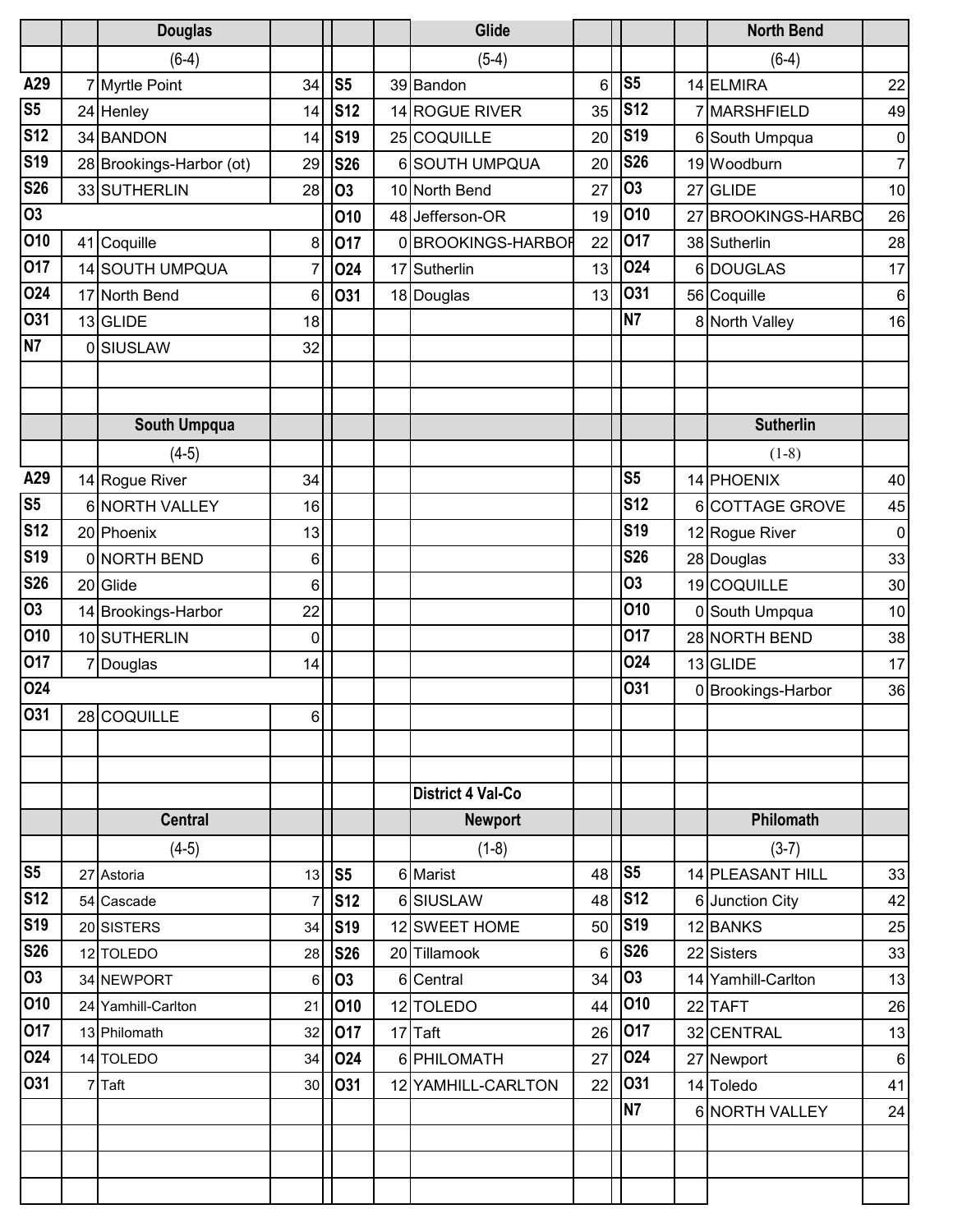|                  |    | <b>Taft</b>          |                |                |    | <b>Toledo</b>      |                |                |   | <b>Yamhill-Carlton</b> |                  |
|------------------|----|----------------------|----------------|----------------|----|--------------------|----------------|----------------|---|------------------------|------------------|
|                  |    | $(7-3)$              |                |                |    | $(6-4)$            |                |                |   | $(3-6)$                |                  |
| S <sub>5</sub>   |    | 33 NORTH MARION      | 14             | S <sub>5</sub> |    | 6 CRESWELL         | $\overline{7}$ | S <sub>5</sub> |   | 18 Banks               | $\bf 8$          |
| <b>S12</b>       |    | 38 Seaside           | 32             | <b>S12</b>     |    | 23 Scio            | 24             | <b>S12</b>     |   | 0SHERWOOD              | 45               |
| <b>S19</b>       |    | 0RAINIER             | 8              | <b>S19</b>     |    | 40 SEASIDE         | 14             | <b>S19</b>     |   | 20 Stayton             | 14               |
| <b>S26</b>       |    | 14 Banks             | 15             | <b>S26</b>     |    | 28 Cascade         | 12             | <b>S26</b>     |   | 30 SCAPPOOSE           | 34               |
| $\overline{03}$  |    | 24 Toledo            | 6              | 03             |    | 6TAFT              | 24             | 03             |   | 13 PHILOMATH           | 14               |
| 010              |    | 26 Philomath         | 22             | 010            |    | 44 Newport         | 12             | 010            |   | 21 CENTRAL             | 24               |
| 017              |    | 26 NEWPORT           | 17             | 017            |    | 28 YAMHILL-CARLTON | 6              | 017            |   | 6 Toledo               | 28               |
| 024              |    | 34 Yamhill-Carlton   | 7              | 024            |    | 34 Central         | 14             | 024            | 7 | Taft                   | 34               |
| 031              |    | 30 CENTRAL           | 7              | <b>031</b>     |    | 41 PHILOMATH       | 14             | 031            |   | 22 Newport             | 12               |
| N7               |    | Molalla              | 36             | N7             |    | 0 Junction City    | 49             |                |   |                        |                  |
|                  |    |                      |                |                |    |                    |                |                |   |                        |                  |
|                  |    |                      |                |                |    |                    |                |                |   |                        |                  |
|                  |    |                      |                |                |    | District 5 Sky-Em  |                |                |   |                        |                  |
|                  |    | <b>Cottage Grove</b> |                |                |    | <b>Creswell</b>    |                |                |   | <b>Elmira</b>          |                  |
|                  |    | $(6-3)$              |                |                |    | $(5-4)$            |                |                |   | $(4-5)$                |                  |
| S <sub>5</sub>   |    | 35 BROOKINGS-HARBOR  | 6              | S <sub>5</sub> |    | Toledo             | 6              | S <sub>5</sub> |   | 22 North Bend          | 14               |
| S <sub>12</sub>  |    | 45 Sutherlin         | 6              | <b>S12</b>     |    | 36 Hidden Valley   | 6              | <b>S12</b>     |   | 22 STAYTON             | 12               |
| S <sub>19</sub>  |    | 8 JUNCTION CITY      | 41             | <b>S19</b>     |    | 9ELMIRA            | 0              | <b>S19</b>     |   | 0 Creswell             | $\boldsymbol{9}$ |
| <b>S26</b>       |    | 21 Elmira            | 14             | <b>S26</b>     |    | 18 JUNCTION CITY   | 28             | <b>S26</b>     |   | 14 COTTAGE GROVE       | 21               |
| $\overline{03}$  |    | 27 Pleasant Hill     | 7              | 03             |    | 48 La Pine         | 13             | 03             |   | 7 MARIST               | 48               |
| 010              |    | 42 La Pine           | 0              | 010            |    | 33 Pleasant Hill   | 0              | <b>010</b>     |   | 8 Siuslaw              | 34               |
| 017              |    | 15 SIUSLAW           | 26             | 017            |    | 14 MARIST          | 35             | 017            |   | 32 Pleasant Hill       | $\overline{7}$   |
| 024              |    | 20 CRESWELL          | $\overline{7}$ | 024            |    | 7 Cottage Grove    | 20             | <b>O24</b>     |   | 13 JUNCTION CITY       | 46               |
| 031              | 21 | Marist               | 63             | 031            | 21 | Siuslaw            | 26             | O31            |   | 33 LA PINE             | 20               |
|                  |    |                      |                |                |    |                    |                |                |   |                        |                  |
|                  |    |                      |                |                |    |                    |                |                |   |                        |                  |
|                  |    | <b>Junction City</b> |                |                |    |                    |                |                |   | La Pine                |                  |
|                  |    | $(8-4)$              |                |                |    |                    |                |                |   | $(1-8)$                |                  |
| S <sub>5</sub>   |    | 15 Wilsonville       | 17             |                |    |                    |                | S <sub>5</sub> |   | 6 MADRAS               | 35               |
| <b>S12</b>       |    | 42 PHILOMATH         | 6              |                |    |                    |                | <b>S12</b>     |   | 31 Lakeview            | 28               |
| <b>S19</b>       |    | 41 Cottage Grove     | 8              |                |    |                    |                | <b>S19</b>     |   | 32 Siuslaw             | 56               |
| <b>S26</b>       |    | 28 Creswell          | 18             |                |    |                    |                | <b>S26</b>     |   | 0 Marist               | 21               |
| $\overline{03}$  |    | 38 SIUSLAW           | 40             |                |    |                    |                | 03             |   | 13 CRESWELL            | 48               |
| 010              |    | 14 Marist            | 49             |                |    |                    |                | 010            |   | 0 COTTAGE GROVE        | 42               |
| 017              |    | 53 LA PINE           | 16             |                |    |                    |                | 017            |   | 16 Junction City       | 53               |
| 024              |    | 46 Elmira            | 13             |                |    |                    |                | <b>024</b>     |   | 0 PLEASANT HILL        | 41               |
| 031              |    | 54 PLEASANT HILL     | 26             |                |    |                    |                | <b>031</b>     |   | 20 Elmira              | 33               |
| N7               |    | 49 TOLEDO            | 0              |                |    |                    |                |                |   |                        |                  |
| <b>N14</b>       |    | 21 MAZAMA            | 14             |                |    |                    |                |                |   |                        |                  |
| $\overline{N}21$ |    | 14 Estacada          | 6              |                |    |                    |                |                |   |                        |                  |
| <b>N28</b>       |    | 21 MARIST            | 26             |                |    |                    |                |                |   |                        |                  |
|                  |    |                      |                |                |    |                    |                |                |   |                        |                  |
|                  |    |                      |                |                |    |                    |                |                |   |                        |                  |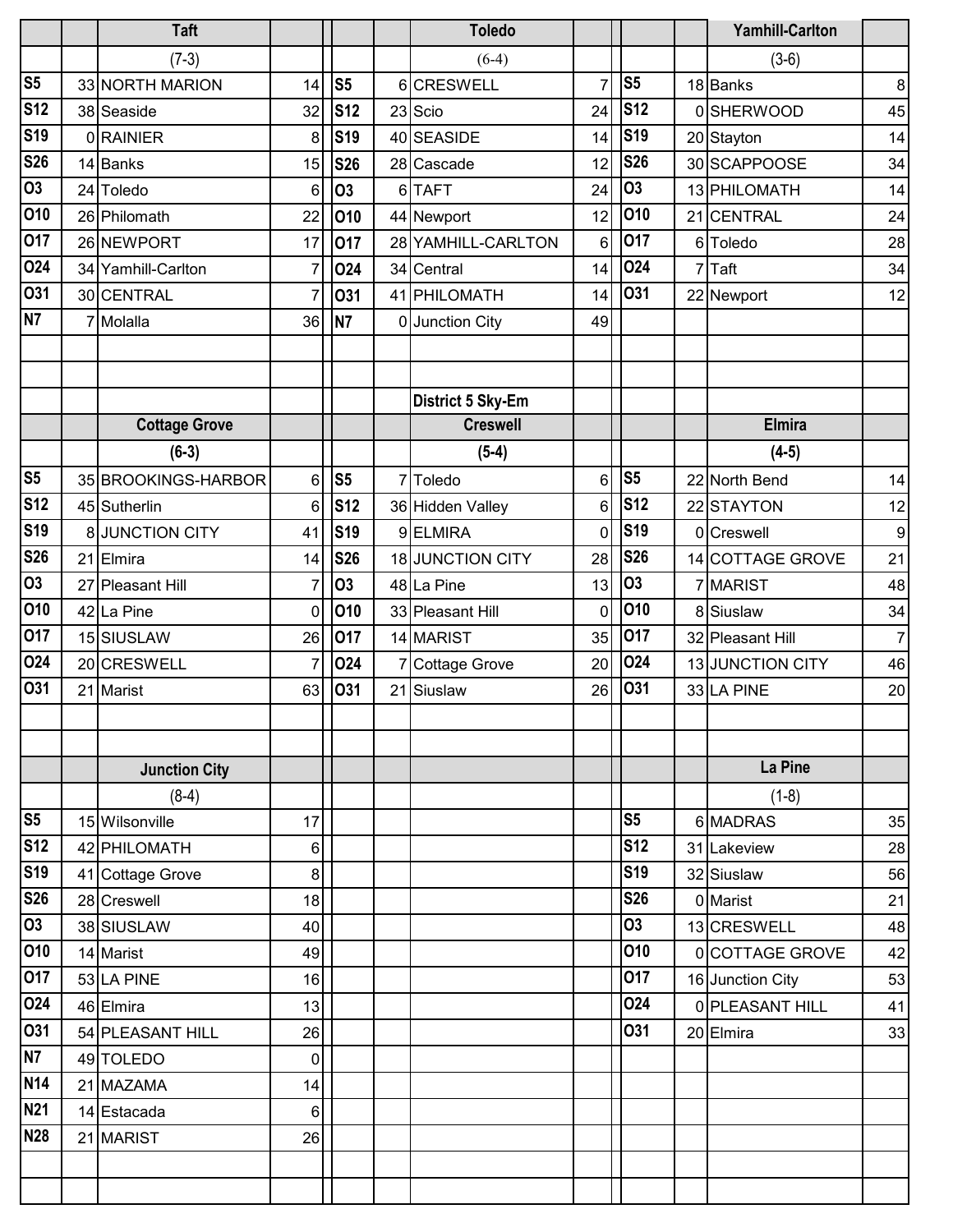|                | <b>Marist</b>        |                |                | <b>Pleasant Hill</b>      |    |                | <b>Siuslaw</b>         |                 |
|----------------|----------------------|----------------|----------------|---------------------------|----|----------------|------------------------|-----------------|
|                | $(13-0)$             |                |                | $(3-6)$                   |    |                | $(9-2)$                |                 |
| S <sub>5</sub> | 48 NEWPORT           | 6              | S <sub>5</sub> | 33 Philomath              | 14 | A29            | 47 Klamath Union       | 27              |
| <b>S12</b>     | 42 Scappoose         | 21             | <b>S12</b>     | 14 North Valley           | 13 | S <sub>5</sub> | 48 Newport             | 6 <sup>1</sup>  |
| <b>S19</b>     | 36 Pleasant Hill     | 13             | <b>S19</b>     | 13 MARIST                 | 36 | <b>S12</b>     |                        |                 |
| <b>S26</b>     | 21 LA PINE           | 0              | <b>S26</b>     | 10 SIUSLAW                | 39 | <b>S19</b>     | 46 LA PINE             | 32              |
| <b>O3</b>      | 48 Elmira            | 7              | 03             | <b>Cottage Grove</b>      | 27 | <b>S26</b>     | 39 Pleasant Hill       | 10 <sup>1</sup> |
| 010            | 49 JUNCTION CITY     | 14             | 010            | <b>olCRESWELL</b>         | 33 | <b>O3</b>      | 40 Junctoin City       | 38              |
| 017            | 35 Creswell          | 14             | 017            | ELMIRA                    | 32 | <b>O10</b>     | 34 ELMIRA              | 8 <sup>1</sup>  |
| 024            | 48 Siuslaw           | 38             | 024            | 41 La Pine                | 0  | 017            | 26 Cottage Grove       | 15              |
| 031            | 63 COTTAGE GROVE     | 21             | O31            | 26 Junction City          | 54 | <b>O24</b>     | 38 MARIST              | 48              |
| N7             | 38 Ontario           | 23             |                |                           |    | 031            | 26 CRESWELL            | 21              |
| <b>N14</b>     | 21 SWEET HOME        | 7              |                |                           |    | <b>N7</b>      | 32 Douglas             | $\overline{0}$  |
| <b>N21</b>     | 26 JUNCTION CITY     | 21             |                |                           |    | <b>N14</b>     | 12 VALE                | 15              |
| <b>N28</b>     | 47 Wilsonville       | 14             |                |                           |    |                |                        |                 |
|                |                      |                |                |                           |    |                |                        |                 |
|                |                      |                |                |                           |    |                |                        |                 |
|                |                      |                |                | <b>District 6 Skyline</b> |    |                |                        |                 |
|                | <b>Henley</b>        |                |                | <b>Hidden Valley</b>      |    |                | <b>Illionis Valley</b> |                 |
|                | $(3-6)$              |                |                | $(3-6)$                   |    |                | $(6-3)$                |                 |
| S <sub>5</sub> | 14 DOUGLAS           | 24             | S <sub>5</sub> | 18 Seaside                | 16 | A29            | 31 REEDSPORT           | 30 <sup>°</sup> |
| <b>S12</b>     | 14 Klamath Union     | 42             | <b>S12</b>     | 6CRESWELL                 | 36 | S <sub>5</sub> | 41 Blanchet            | $6\phantom{.}6$ |
| <b>S19</b>     | 0 Mazama             | 29             | <b>S19</b>     | 20 Illinois Valley        | 49 | <b>S12</b>     | 41 Gold Beach          | 16              |
| <b>S26</b>     | 13 CENTRAL VALLEY-CA | 35             | <b>S26</b>     | 22 Phoenix (ot)           | 14 | <b>S19</b>     | 49 HIDDEN VALLEY       | 20              |
| <b>O3</b>      | 21 Hidden Valley     | 0              | 03             | 0HENLEY                   | 21 | <b>S26</b>     | 20 North Valley        | 27              |
| 010            | 19 ILLINOIS VALLEY   | 20             | 010            | 22 Rogue River            | 29 | <b>O3</b>      | 43 ROGUE RIVER         | 19              |
| 017            | 27 ROGUE RIVER       |                | 14 017         | 8 NORTH VALLEY            |    | 14 010         | 20 Henley              | 19              |
| 024            | 7 PHOENIX            | 35             | 024            | 28 BROOKINGS-HARBOR       | 22 | 017            | 0 PHOENIX              | 27              |
| 031            | 14 North Valley      | 13             | 031            | 12 MAZAMA                 | 34 | 024            | 21 Mazama              | 28              |
|                |                      |                |                |                           |    | <b>031</b>     |                        |                 |
|                |                      |                |                |                           |    |                |                        |                 |
|                |                      |                |                |                           |    |                |                        |                 |
|                | <b>Lakeview</b>      |                |                |                           |    |                | <b>Mazama</b>          |                 |
|                | $(3-6)$              |                |                |                           |    |                | $(6-4)$                |                 |
| S <sub>5</sub> | 0 MODOC-CA           | 20             |                |                           |    | S <sub>5</sub> | 17 Klamath Union       | 14              |
| <b>S12</b>     | 28 LA PINE           | 31             |                |                           |    | <b>S12</b>     | 7 Yreka-CA             | 13              |
| <b>S19</b>     | 6 Bonanza            | 43             |                |                           |    | <b>S19</b>     | 29 HENLEY              | $\overline{0}$  |
| <b>S26</b>     | 20 St. Mary's        | $6\phantom{.}$ |                |                           |    | <b>S26</b>     | 26 Rogue River         | $\overline{0}$  |
| 03             | 32 GLENDALE          | 34             |                |                           |    | <b>O3</b>      | 34 NORTH VALLEY        | 12              |
| 010            | 32 Cascade Christian | 20             |                |                           |    | 010            | 6 Phoenix              | $\overline{7}$  |
| 017            | 27 RIDDLE            | 14             |                |                           |    | 017            | 26 DEL NORTE-CA        | 28              |
| 024            | 41 LOST RIVER        | 66             |                |                           |    | 024            | 28 ILLINOIS VALLEY     | 21              |
| 031            | 37 CHILOQUIN         | 38             |                |                           |    | <b>O31</b>     | 34 Hidden Valley       | 12              |
|                |                      |                |                |                           |    | <b>N7</b>      | 14 Junction City       | 21              |
|                |                      |                |                |                           |    |                |                        |                 |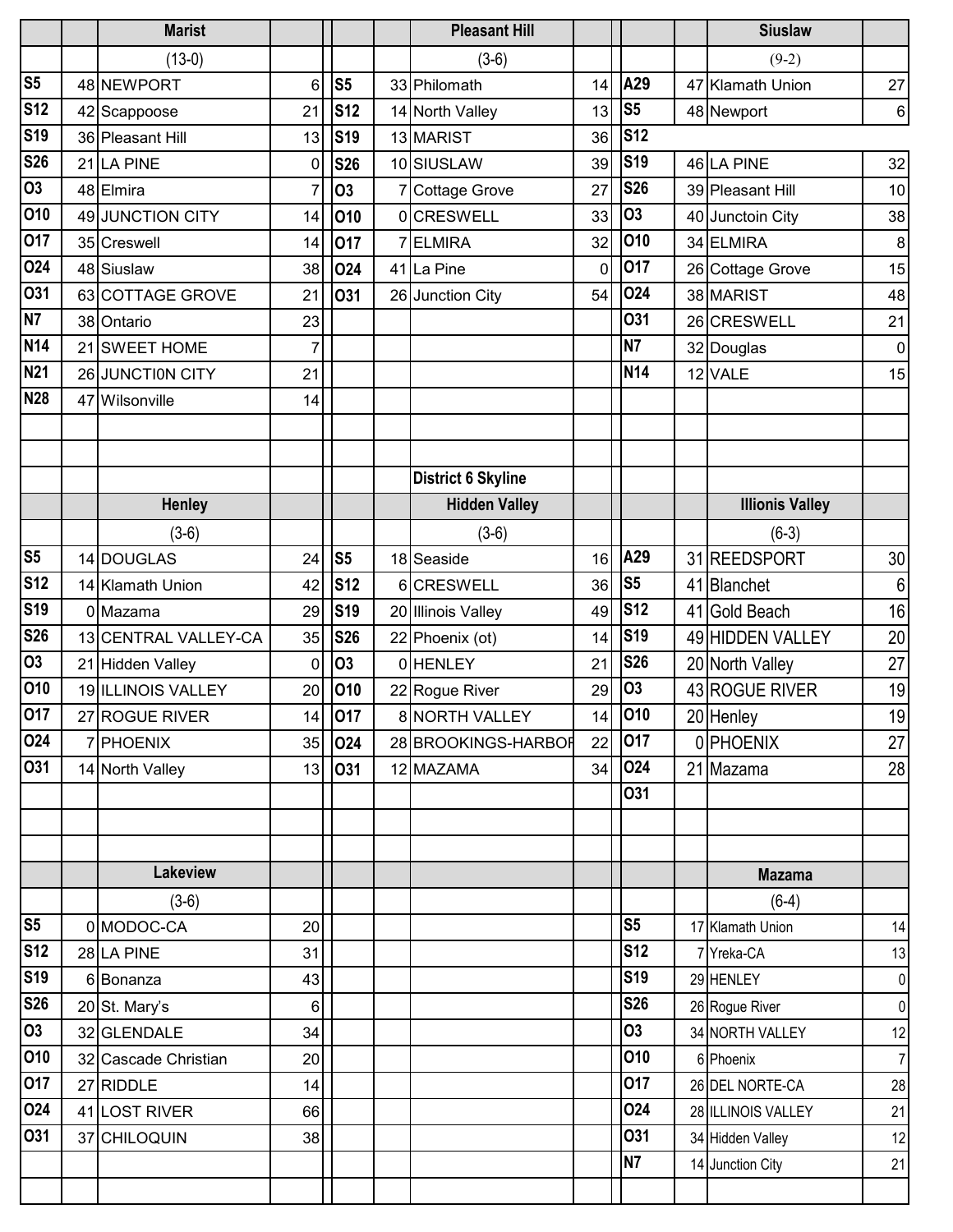|                | <b>North Viley</b>  |    |                | <b>Phoenix</b>                   |    |                | <b>Rogue River</b> |                |
|----------------|---------------------|----|----------------|----------------------------------|----|----------------|--------------------|----------------|
|                | $(7-5)$             |    |                | $(6-3)$                          |    |                | $(3-6)$            |                |
| S <sub>5</sub> | 16 South Umpqua     | 6  | S <sub>5</sub> | 40 Sutherlin                     | 14 | A29            | 34 SOUTH UMPQUA    | 14             |
| <b>S12</b>     | 13 PLEASANT HILL    | 14 | <b>S12</b>     | 13 SOUTH UMPQUA                  | 20 | S <sub>5</sub> | 35 Glide           | 14             |
| <b>S19</b>     | 24 PHOENIX          | 20 | <b>S19</b>     | 20 North Valley                  | 24 | <b>S12</b>     | <b>OSUTHERLIN</b>  | 12             |
| <b>S26</b>     | 27 ILLINOIS VALLEY  | 20 | <b>S26</b>     | 14 HIDDEN VALLEY (ot)            | 22 | <b>S19</b>     | 0 MAZAMA           | 26             |
| <b>O3</b>      | 12 Mazama           | 34 | <b>O3</b>      | 13 YREKA-CA                      | 41 | <b>S26</b>     |                    |                |
| 010            | 12 Klamath Union    | 14 | 010            | 7 MAZAMA                         | 6  | <b>O3</b>      | 19 Illinois Valley | 43             |
| 017            | 14 Hidden Valley    | 8  | 017            | Illinois Valley                  | 0  | 010            | 29 HIDDEN VALLEY   | 22             |
| 024            | 28 BROOKINGS-HARBOR | 22 | 024            | 35 Henley                        | 7  | 017            | 14 Henley          | 27             |
| 031            | 13 HENLEY           | 14 | 031            | 32 ROGUE RIVER                   | 15 | 024            | 3 NORTH VALLEY     | $\overline{7}$ |
| N <sub>7</sub> | 24 Philomath        | 6  | N7             | 26 BROOKINGS-HARBOR              | 8  | 031            | 15 Phoenix         | 32             |
| <b>N14</b>     | 16 NORTH BEND       | 8  | <b>N14</b>     | 7 SWEET HOME                     | 42 |                |                    |                |
| <b>N21</b>     | <b>WILSONVILLE</b>  | 42 |                |                                  |    |                |                    |                |
|                |                     |    |                |                                  |    |                |                    |                |
|                |                     |    |                |                                  |    |                |                    |                |
|                |                     |    |                | <b>District 7 Greater Oregon</b> |    |                |                    |                |
|                | <b>Baker</b>        |    |                |                                  |    |                | <b>Burns</b>       |                |
|                | $(5-3)$             |    |                |                                  |    |                | $(4-5)$            |                |
| S <sub>5</sub> | 26 PARMA-ID         | 6  |                |                                  |    | A29            | 42 GRANT UNION     | $\mathbf 0$    |
| <b>S12</b>     | 27 DeSales-WA       | 33 |                |                                  |    | S <sub>5</sub> | 21 Sisters         | 24             |
| <b>S19</b>     | 21 BURNS            | 7  |                |                                  |    | <b>S12</b>     |                    |                |
| <b>S26</b>     | 6 Vale              | 35 |                |                                  |    | <b>S19</b>     | 7Baker             | 21             |
| 03             | 12 ONTARIO          | 20 |                |                                  |    | <b>S26</b>     | 48 McLOUGHLIN      | 12             |
| 010            | 47 LA GRANDE        | 3  |                |                                  |    | <b>O3</b>      | 20 Vale            | 26             |
| 017            | 46 Riverside        | 22 |                |                                  |    | 010            | 21 ONTARIO         | 55             |
| 024            |                     |    |                |                                  |    | 017            | 52 La Grande       | $\overline{7}$ |
| 031            | 46 McLoughlin       | 0  |                |                                  |    | 024            | 26 MODOC-CA        | 27             |
|                |                     |    |                |                                  |    | <b>O31</b>     | 54 RIVERSIDE       | 12             |
|                |                     |    |                |                                  |    |                |                    |                |
|                |                     |    |                |                                  |    |                |                    |                |
|                | La Grande           |    |                | McLoughlin                       |    |                | <b>Ontario</b>     |                |
|                | $(1-8)$             |    |                | $(3-6)$                          |    |                | $(7-4)$            |                |
| S <sub>5</sub> | 0 FRUITLAND-ID      | 40 | S <sub>5</sub> | 44 Enterprise                    | 0  | S <sub>5</sub> | 12 Weiser-ID       | 30             |
| <b>S12</b>     | 6 Pendleton         | 33 | <b>S12</b>     | 49 Waitsburg-WA                  | 21 | <b>S12</b>     | 40 Nyssa           | $\bf 8$        |
| <b>S19</b>     | 20 McLoughlin       | 12 | <b>S19</b>     | 12 LA GRANDE                     | 20 | <b>S19</b>     | 16 Fruitland-ID    | 25             |
| <b>S26</b>     | 7 MIDDLETON-ID      | 42 | <b>S26</b>     | 12 Burns                         | 48 | <b>S26</b>     | 34 RIVERSIDE       | 13             |
| 03             | 43 RIVERSIDE        | 58 | 03             | 51 Liberty                       | 6  | 03             | 20 Baker           | 12             |
| 010            | 3 Baker             | 47 | 010            | 6 VALE                           | 36 | 010            | 55 Burns           | 21             |
| 017            | 7BURNS              | 52 | 017            | 21 Riverside                     | 36 | 017            | 0 VALE             | 28             |
| 024            | 6 Vale              | 42 | 024            | 21 Ontario                       | 49 | 024            | 49 McLOUGHLIN      | 21             |
| 031            | 0 ONTARIO           | 34 | 031            | 0BAKER                           | 46 | 031            | 34 La Grande       | $\pmb{0}$      |
|                |                     |    |                |                                  |    | <b>N7</b>      | 31 Rainier         | 26             |
|                |                     |    |                |                                  |    | <b>N14</b>     | 23 MARIST          | 38             |
|                |                     |    |                |                                  |    |                |                    |                |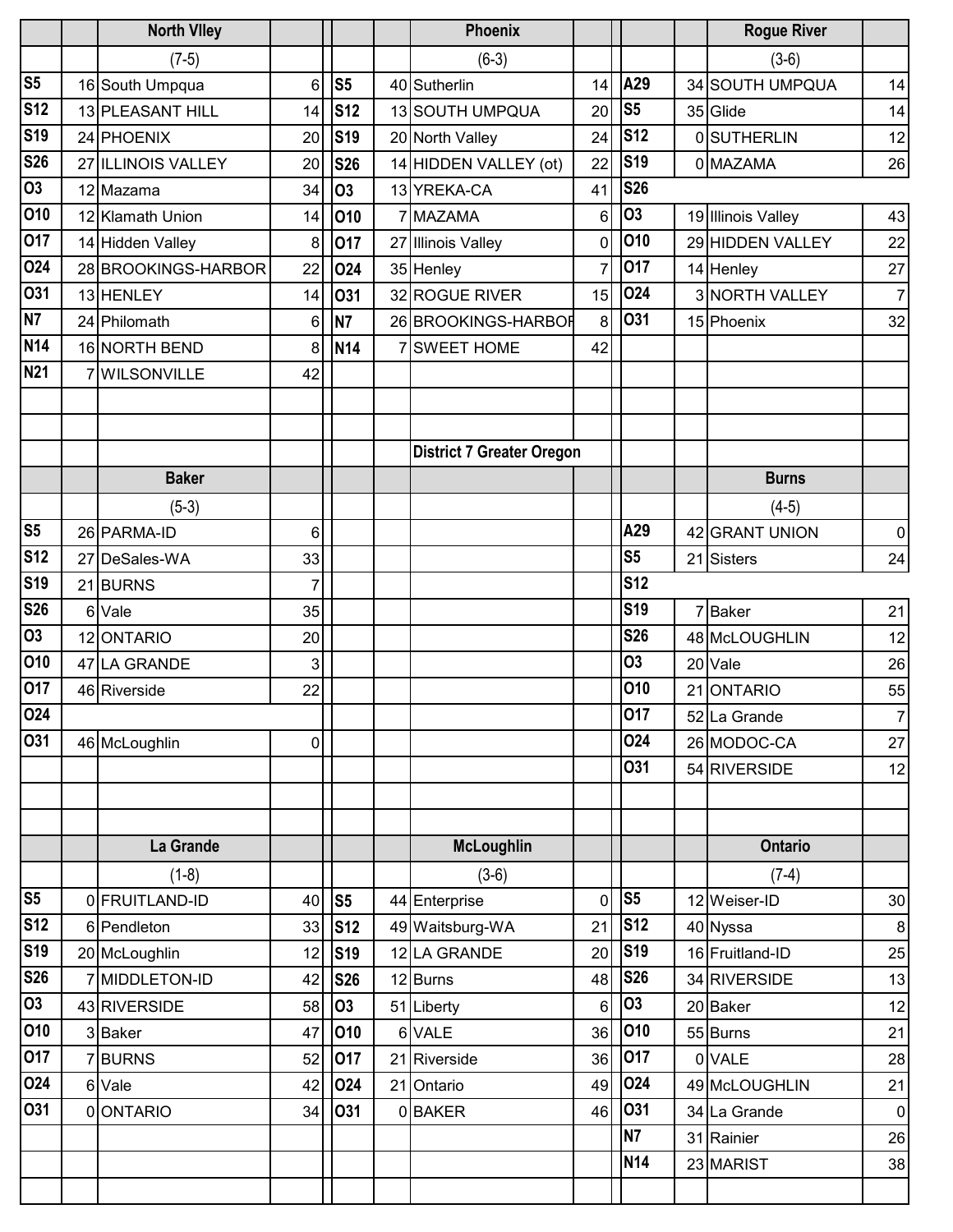|                        | <b>Riverside</b>  |    |                |                       |                |                | Vale                |                |
|------------------------|-------------------|----|----------------|-----------------------|----------------|----------------|---------------------|----------------|
|                        | $(4-5)$           |    |                |                       |                |                | $(10-2)$            |                |
| A29                    | 22 MADRAS (ot)    | 21 |                |                       |                | A29            | 42 The Dalles       | $\overline{7}$ |
| $\overline{\text{S5}}$ | 51 La Salle       | 28 |                |                       |                | S <sub>5</sub> | 15 KUNA-ID          | 19             |
| S <sub>12</sub>        | 6RAINIER          | 32 |                |                       |                | <b>S12</b>     | 21 Weiser-ID        | $\pmb{0}$      |
| S <sub>19</sub>        | 14 VALE           | 34 |                |                       |                | <b>S19</b>     | 34 Riverside        | 14             |
| <b>S26</b>             | 13 Ontario        | 34 |                |                       |                | <b>S26</b>     | 35 BAKER            | 6              |
| $\overline{03}$        | 58 La Grande      | 43 |                |                       |                | 03             | 26 BURNS            | 20             |
| 010                    | 36 McLOUGHLIN     | 21 |                |                       |                | 010            | 36 McLoughlin       | $\,6\,$        |
| 017                    | 22 BAKER          | 46 |                |                       |                | 017            | 28 Ontario          | $\overline{0}$ |
| 024                    |                   |    |                |                       |                | 024            | 42 LA GRANDE        | $\,6$          |
| 031                    | 12 Burns          | 54 |                |                       |                | <b>O31</b>     |                     |                |
|                        |                   |    |                |                       |                | N <sub>7</sub> | 15 Siuslaw          | 12             |
|                        |                   |    |                |                       |                | <b>N14</b>     | 42 Molalla          | $\overline{7}$ |
|                        |                   |    |                |                       |                | N21            | 20 WILSONVILLE      | 33             |
|                        |                   |    |                |                       |                |                |                     |                |
|                        | <b>District 8</b> |    |                | <b>Captial League</b> |                |                |                     |                |
|                        | <b>Cascade</b>    |    |                | <b>Molalla</b>        |                |                | <b>North Marion</b> |                |
|                        | $(0-9)$           |    |                | $(8-4)$               |                |                | $(5-5)$             |                |
| S <sub>5</sub>         | 8 Estacada        | 52 | S <sub>5</sub> | 42 LIBERTY            | 0              | S <sub>5</sub> | 14 Taft             | 33             |
| <b>S12</b>             | 7 CENTRAL         | 54 | <b>S12</b>     | 19 LA SALLE           | 27             | <b>S12</b>     | 0GLADSTONE          | 40             |
| <b>S19</b>             | 15 Scappoose      | 39 | <b>S19</b>     | 28 ASTORIA            | 14             | <b>S19</b>     | 32 TILLAMOOK        | 26             |
| <b>S26</b>             | 12 TOLEDO         | 28 | <b>S26</b>     | 46 Seaside            | 14             | <b>S26</b>     | 6 Astoria           | 24             |
| $\overline{03}$        | 20 North Marion   | 36 | <b>O3</b>      | 15 SWEET HOME         | 39             | <b>O3</b>      | 36 CASCADE          | 20             |
| 010                    | 12 Sweet Home     | 50 | 010            | 26 Sisters            | 14             | 010            | 27 Stayton          | 21             |
| 017                    | 14 STAYTON        | 20 | 017            | 28 NorthMarion        | 14             | 017            | 14 MOLALLA          | 28             |
| O <sub>24</sub>        | 19 MOLALLA        | 48 | 024            | 48 Cascade            |                | 19 024         | 27 Sisters          | 26             |
| 031                    | 35 Sisters        | 40 | 031            | 14 STAYTON            | 22             | 031            | 29 Sweet Home       | 41             |
|                        |                   |    | N7             | 35 Madras             | 8              | N <sub>7</sub> | 21 ESTACADA         | 28             |
|                        |                   |    | <b>N14</b>     | 36 TAFT               | $\overline{7}$ |                |                     |                |
|                        |                   |    | <b>N21</b>     | 7 VALE                | 42             |                |                     |                |
|                        |                   |    |                |                       |                |                |                     |                |
|                        | <b>Sisters</b>    |    |                | <b>Stayton</b>        |                |                | <b>Sweet Home</b>   |                |
|                        | $(6-3)$           |    |                | $(2-7)$               |                |                | $(10-1)$            |                |
| S <sub>5</sub>         | 24 BURNS          | 21 | S <sub>5</sub> | 6TILLAMOOK            | 32             | S <sub>5</sub> | 34 Sherwood         | 15             |
| <b>S12</b>             | 30 Madras         | 14 | <b>S12</b>     | 12 Elmira             | 22             | <b>S12</b>     | 24 WILSONVILLE      | 14             |
| <b>S19</b>             | 34 Central        | 20 | <b>S19</b>     | 14 YAMHILL-CARLTON    | 20             | <b>S19</b>     | 50 Newport          | 12             |
| <b>S26</b>             | 33 PHILLOMATH     | 22 | <b>S26</b>     | 6 Rainier             | 8              | <b>S26</b>     | 41 Central          | 13             |
| 03                     | 20 Stayton        | 14 | 03             | 14 SISTERS            | 20             | 03             | 39 Molalla          | 15             |
| 010                    | 14 MOLALLA        | 26 | 010            | 21 NORTH MARION       | 27             | 010            | 50 CASCADE          | 12             |
| $\overline{O}17$       | 26 NORTH MARION   | 27 | 017            | 20 Cascade            | 14             | 017            | 19SISTERS           | $\overline{0}$ |
| 024                    | 0 Sweet Home      | 19 | 024            | 8 SWEET HOME          | 31             | 024            | 31 Stayton          | 8              |
| 031                    | 40 CASCADE        | 35 | 031            | 22 Molalla            | 14             | 031            | 41 NORTH MARION     | 29             |
|                        |                   |    |                |                       |                | <b>N7</b>      | 42 Phoenix          | $\overline{7}$ |
|                        |                   |    |                |                       |                | <b>N14</b>     | 7 Marist            | 21             |